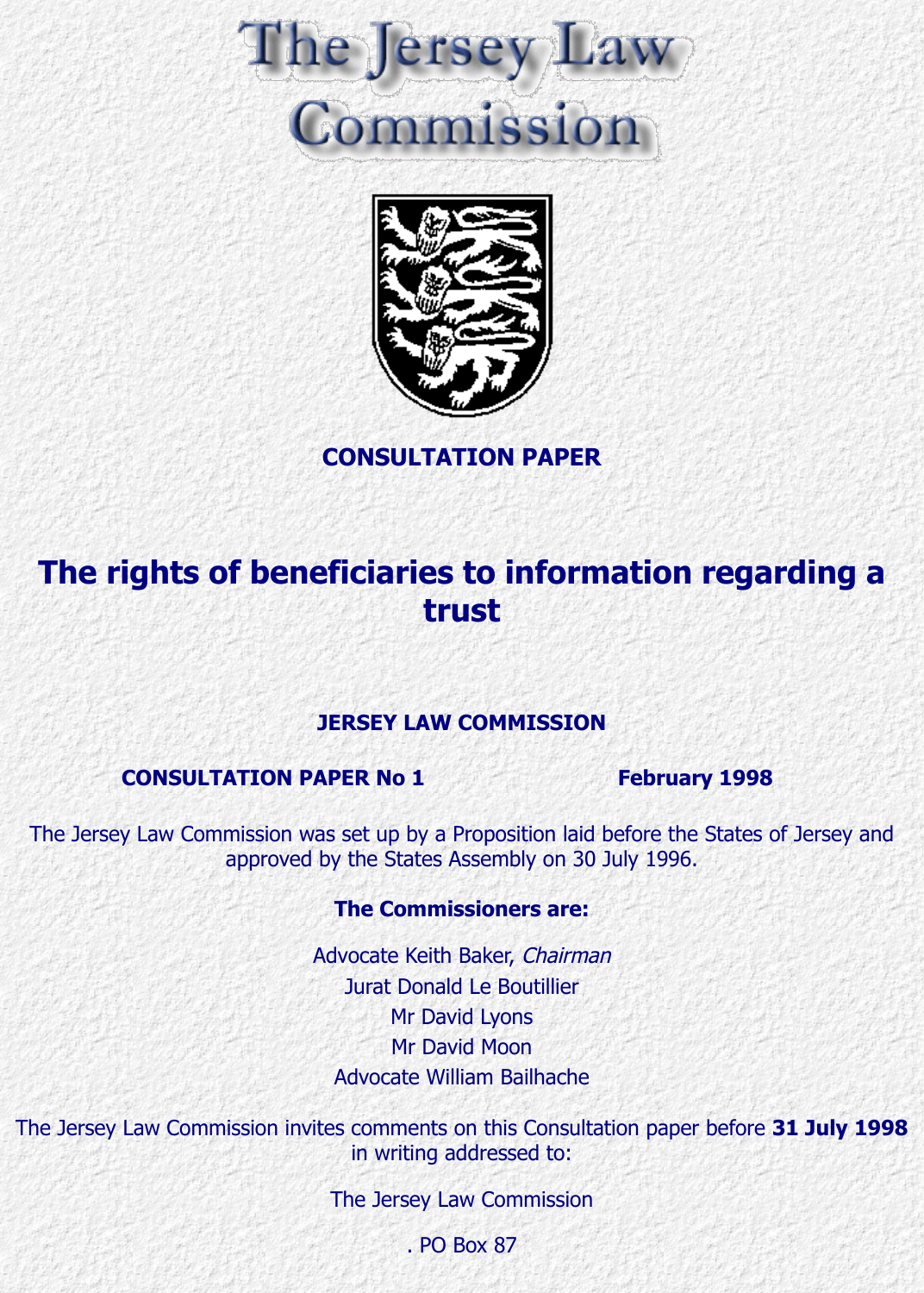1. The Jersey law of trusts**.**

**Contents and the Contents of Contents and Contents and Contents and Contents and Contents and Contents and Contents and Contents and Contents and Contents and Contents and Contents and Contents and Contents and Contents a** 

2. The problem to be addressed

3. The characteristics of the trust.

4. Rights to information in Jersey law and in English law systems compared

4.1. Knowledge of beneficial entitlement.

4.2. Duty of trustees to accou[nt and provide other info](http://www.lawcomm.gov.je/consultation1.html#Section1)rmation to the beneficia

5. Rights [to information in other jurisdi](http://www.lawcomm.gov.je/consultation1.html#Section2)ctions.

[5.1. Guernsey.](http://www.lawcomm.gov.je/consultation1.html#Section3)

[5.2. Cayman Islands.](http://www.lawcomm.gov.je/consultation1.html#Section4)

[5.3. Cook Islands.](http://www.lawcomm.gov.je/consultation1.html#Section41)

[6. The five preliminary questions.](http://www.lawcomm.gov.je/consultation1.html#Section42)

6.1 [What is the present position in Jersey law?](http://www.lawcomm.gov.je/consultation1.html#Section5)

6.2 What is the pres[ent position](http://www.lawcomm.gov.je/consultation1.html#Section52) in English law?

6.3 Would it be desirable to permit a se[ttlor to restrict rig](http://www.lawcomm.gov.je/consultation1.html#Section52)hts to information about to

6.4 If it were desirable, would it [be possible wit](http://www.lawcomm.gov.je/consultation1.html#Section53)hout undermining the trust?

6.5 Would such a c[hange be appropriate to the sta](http://www.lawcomm.gov.je/consultation1.html#Section6)nding of Jersey?

[7. The way forward - choices:](http://www.lawcomm.gov.je/consultation1.html#Section6.1)

7.1 Rewrite Article [25 with comprehensive provisions on rights](http://www.lawcomm.gov.je/consultation1.html#Section6.2) to information

7.2 Permit settlors to restrict rights to information but lay down detailed statutory

[7.3 Permit settlors to restrict rights to information but give the court pow](http://www.lawcomm.gov.je/consultation1.html#Section6.4)er application) to invalidate excessive restrictions.

[7.4 Make no change.](http://www.lawcomm.gov.je/consultation1.html#Section6.5)

8[. Questions for consultation](http://www.lawcomm.gov.je/consultation1.html#Section7)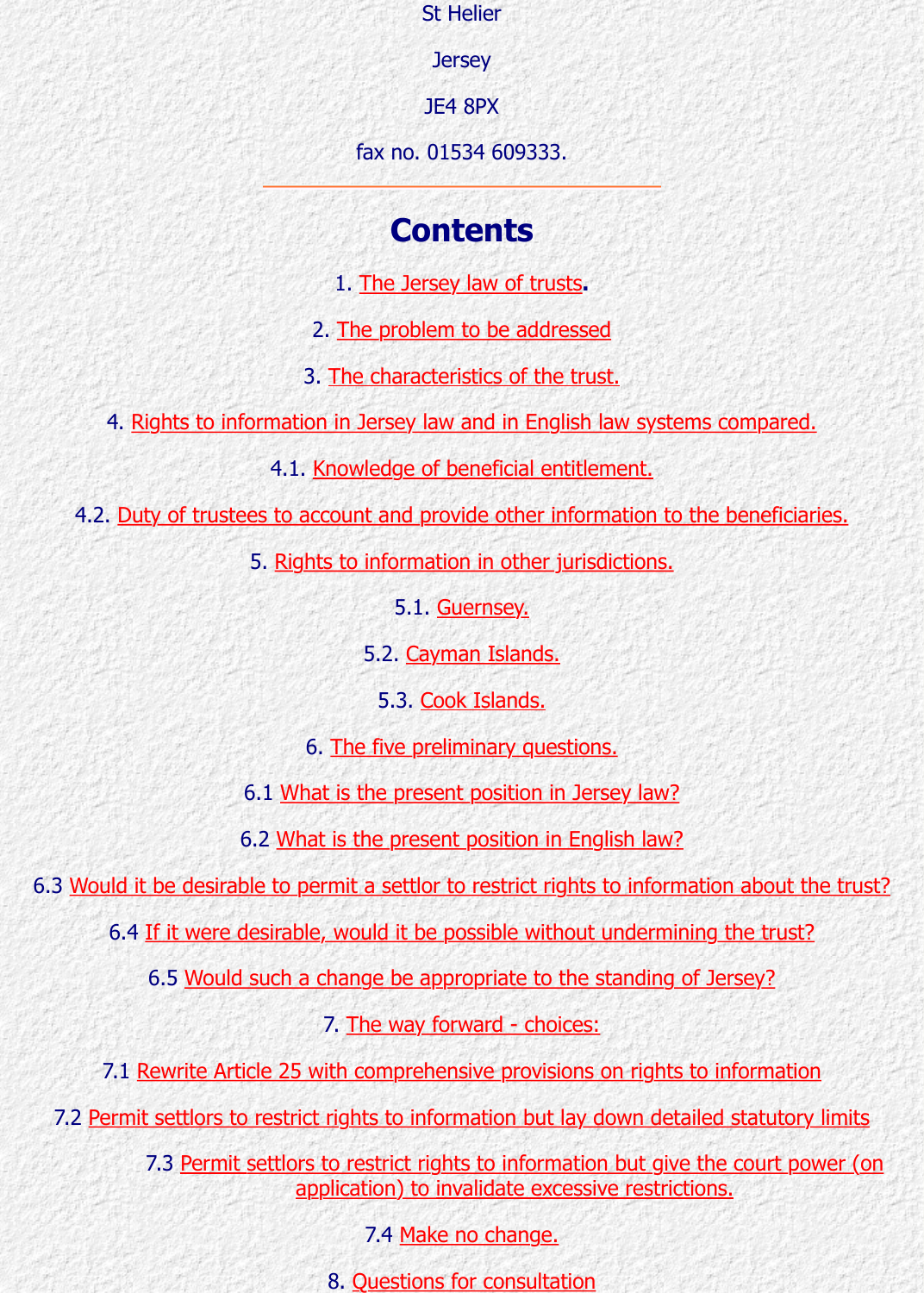1.1 The Trusts (Jersey) Law of 1984, which was enacted to alleviate concerns that the enforceability of trusts in Jersey might be open to question, placed Jersey trust la statutory basis. According to a nineteenth century Privy Council decision, *inter vivos* movable property had been known in Jersey since the eighteenth century at least appeared to have been recognised as being enforceable for both public and private pu However, the Royal Commissioners, in their Report of 1860, stated that trusts of individuals unconnected with public objects were "absolutely unknown", although not forbidden  $(2)$ . In consequence of the Commissioners' recommendations, a law was p years later to confirm the validi[ty of certain trusts for public pu](http://www.lawcomm.gov.je/consultation1.html#contents)rposes which had been created up by contract or act between living persons  $(3)$ . Subsequent decisions of the Royal appeared to accept, without positively deciding, that Jersey recognised and would en vivos trusts of land outside the 1862 Law  $(4)$ . Inter vivos trusts of movables seem produced even less controversy, and it has since been accepted that they are both enforceable for public and private purposes  $(5)$ . Thus, whilst (like England and Wal 1875) Jersey has no separate court of equity, the Royal Court has [d](http://www.lawcomm.gov.je/footnotes.html#FN1)ispensed and de what can fairly be described as an equitable jurisdiction in relation to trusts. In doir peculiar st[atu](http://www.lawcomm.gov.je/footnotes.html#FN2)s has resulted in its paying due regard to the broad principles of English  $(6).$ 

1.2 The Trusts (Jersey) Law, 1984 concentrate[d o](http://www.lawcomm.gov.je/footnotes.html#FN3)n underpinning the foundations of J law rather than promulgating a complex and detailed code. The statute is not, no intended to be, a codification (7). This has all[ow](http://www.lawcomm.gov.je/footnotes.html#FN4)ed settlors considerable latitude in promulgation trusts to give effect to their sometimes extremely complicated intentions with the mi legislative interference or administrative burea[uc](http://www.lawcomm.gov.je/footnotes.html#FN5)racy, whilst at the same time it secure the Law concepts which are readily identifiable by and familiar to trust practitioners at world. Where the Law does not deal with a particular issue expressly, or in sufficient resort is expected to be made to "the general principles" of trust law as developed centuries by t[he](http://www.lawcomm.gov.je/footnotes.html#FN6) English courts.

1.3 The keenness of Jersey to provide the most effective trust law and to maintain an its standing as a responsible and sophisticated trust jurisdiction has resulted in the en three amendin[g](http://www.lawcomm.gov.je/footnotes.html#FN7) statutes since the Trusts (Jersey) Law, 1984 (8).

#### **2. The problem to be addressed.**

#### **(Return to Contents Menu)**

2.1 The purpose of this Consultation Paper is to consider whether a further amendm Trusts (Jersey) Law should be made. There is, we understand, a perception (analysed 4.2 post) that Jersey trust law does not offer the advantages to settlors af[fo](http://www.lawcomm.gov.je/footnotes.html#FN8)rded b jurisdictions in one particular respect, namely the possible restriction of the right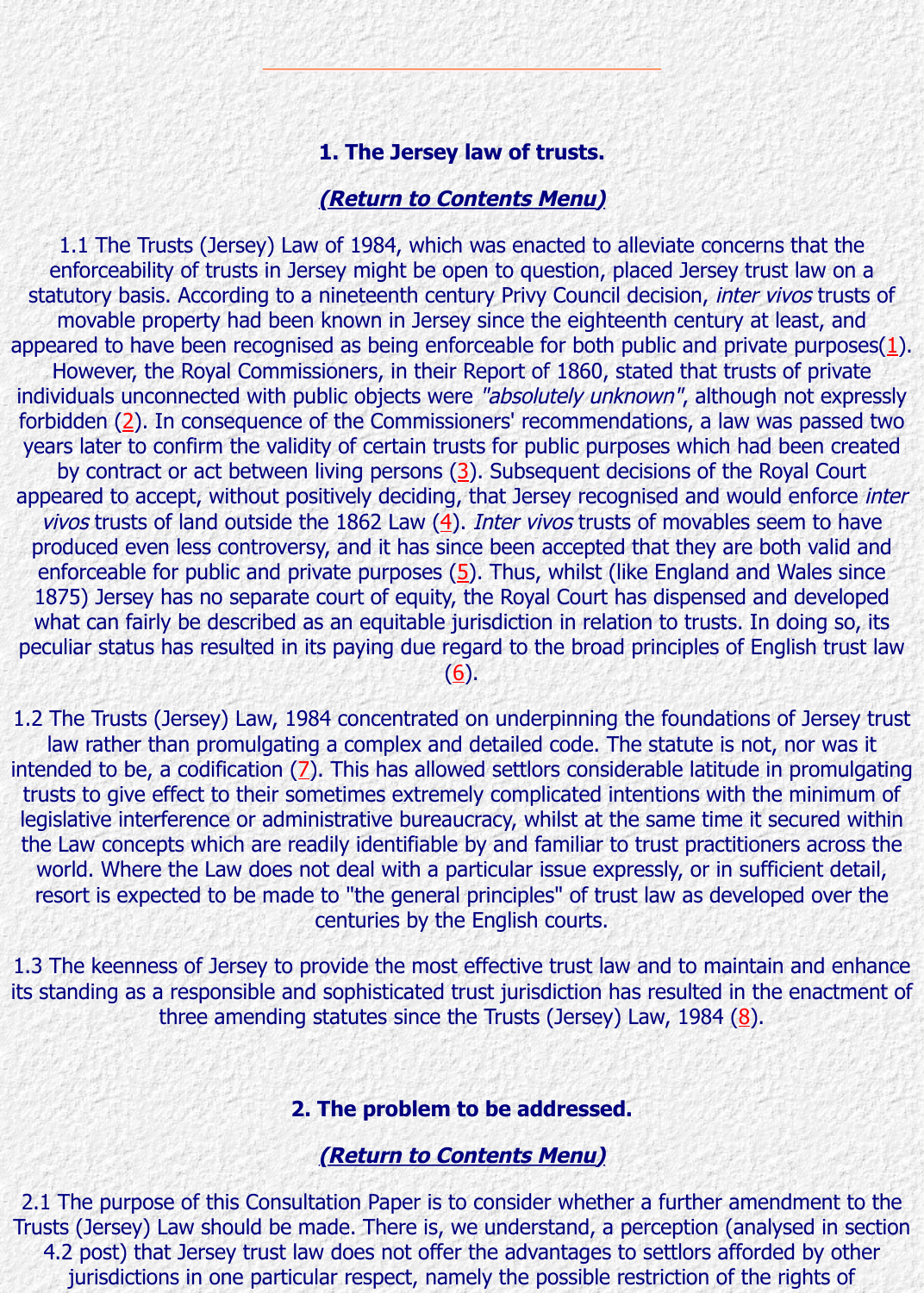2.2 We intend in this Consultation Paper to review this area of Jersey trust law, to consider whether the perception which has arisen is well founded, and to solicit responses from affected as to the desirability of amending legislation. Whilst it is accepted that legal uncertainty is in itself highly undesirable, it is also considered essential that any reforms which r do not imperil the island's reputation for integrity.

# **3. The characteristics of the trust.**

# **(Return to Contents Menu)**

3.1 The trust is a long established institution of the private law. A trustee (or truste property for the benefit of a beneficiary or beneficiaries, and manages it in order to that benefit. Legal title to trust property vests in the trustee(s), not the trust itself. The primation characteristics of a trust in most jurisdictions are flexibility, relative informality, and lack accountability. For example, trusts do not normally need to be entered on any registe their validity, and there is no requirement that accounts be filed and published. characteristics are not only at the heart of trust law, they also make trusts attractive as of holding assets, and we do not envisage that Jersey would wish to make any sig inroads into them. Although t[here is no public accountability,](http://www.lawcomm.gov.je/consultation1.html#contents) however, we shall see private right of beneficiaries to demand accounts from their trustees is highly materia be essential to the very validity of a trust (9).

3.2 The flexibility of trusts is manifested most clearly in the various forms they can take. is a wide spectrum of possibilities for the settlor to select, and a successful trust juris wish to offer the maximum freedom of choice within the bounds of legitimacy and proportion potential settlors.

3.2.1 Fixed trusts. At one extreme is the fixed trust, whereby the trustees are instruct how much capital and income is to be distributed to each beneficiary. In other wo objects and entitlements are prescribed at the outset, and it is clearly essential that specifies precisely the identity (by name, or by description) of each [in](http://www.lawcomm.gov.je/footnotes.html#FN9)dividual who is i be benefited. Whilst these individuals may be described generically, by reference designated class, it must be possible for the trustees to draw up a "comprehensive any such description, otherwise the trust will be void.

3.2.2 Discretionary trusts. The discretionary trust, on the other hand, confers on the considerable power over the allocation of the trust assets. Typically (but not neces discretionary trust will specify a "class" containing individuals who are named or v identified by reference to their relationship to the settlor or another person (or b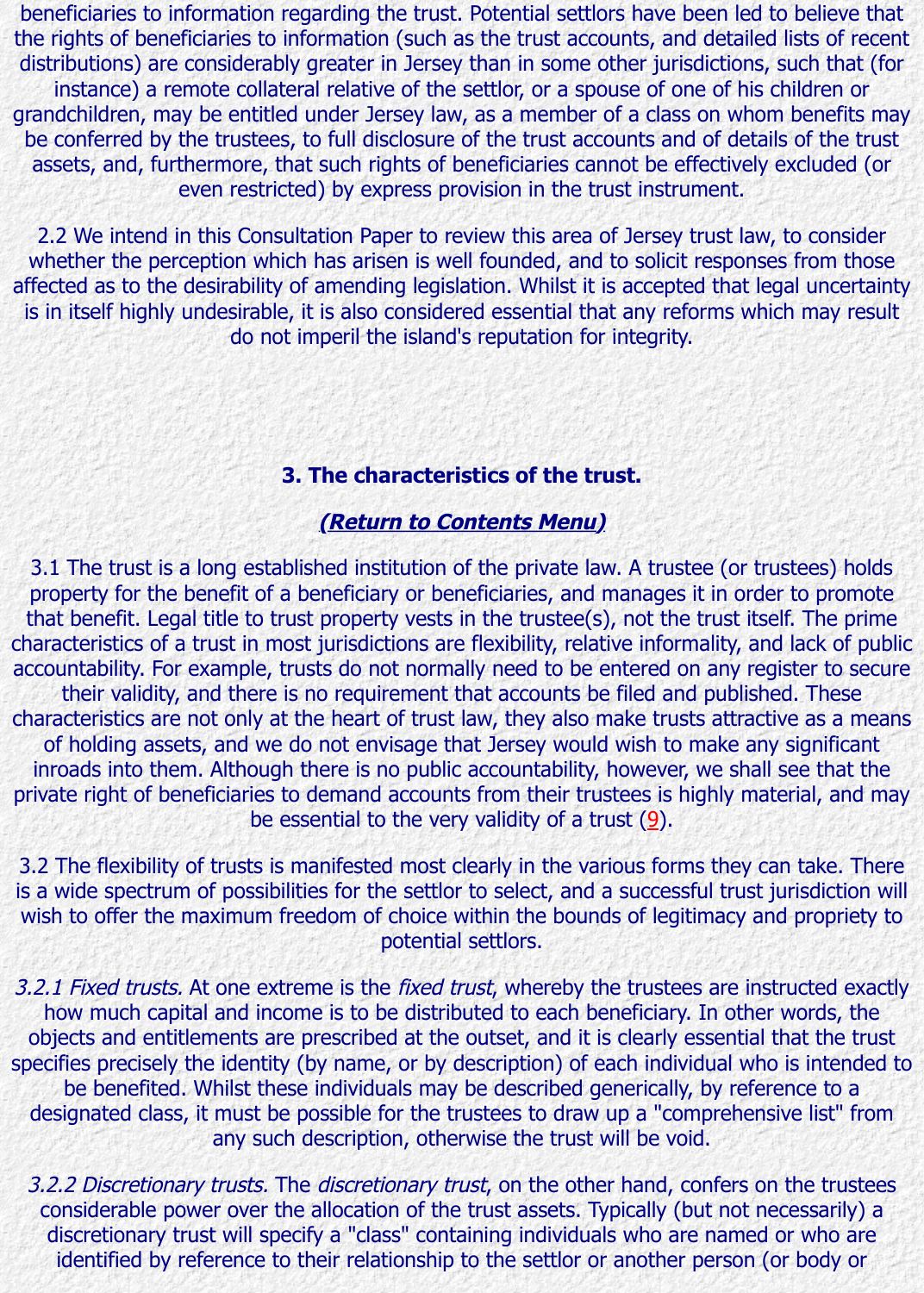3.2.3 Powers of appointment. One further method of distribution which may be emp settlor is to vest in his trustees a *power of appointment*. [Th](http://www.lawcomm.gov.je/footnotes.html#FN10)is gives the trustees pow they may or may not exercise, to make payments of trust money to named individu members of a class. There will almost always be a gift over in default in appointment for the eventuality that the trustees do not expend all the trust assets. The truste fiduciaries, are under a duty to consider from time to time whether to [exe](http://www.lawcomm.gov.je/footnotes.html#FN11)rcise their consider the range of objects and the appropriateness of individual appointments, and that any appointment made is within the power  $(12)$ .

# **(Return to Contents Menu)**

3.3 They must apply their minds to the decision making process  $(13)$ . However, no invalidated by it being impossible to ascertain every potential object, provided the la clear enough to make it possible to say whether any given individual is an object of t The trustees, it has been said, need not "worry their heads to survey the world fron Peru, when there are perfectly good objects of the class in England." (14)

3.4 It must be realised that the three models described above are [capa](http://www.lawcomm.gov.je/footnotes.html#FN12)ble of cons refinement and sophistication. Ultimately, it is the trust instrument which must be consulted and construed in each individual ca[se to determine the scope of th](http://www.lawcomm.gov.je/consultation1.html#contents)e duties and powers or upon the trustees. It is in the context of discretionary trusts that t[he i](http://www.lawcomm.gov.je/footnotes.html#FN13)ssue which is the of this paper is most likely to arise.

3.5 Despite the inherent flexibility of the trust concept, there are certain components necessary for the proper constitution of any trust. If they do not appear, the trust simply, not a trust at all, with potentially disastrous consequences for the sett[lor](http://www.lawcomm.gov.je/footnotes.html#FN14) a beneficiaries. This principle extends some way further than the initial requirement the have certainty of intention, subject-matter and objects. The English Court of Appeal h recognised this, stating that "there is an irreducible core of obligations owed by the t the beneficiaries and enforceable by them which is fundamental to the concept of a t beneficiaries have no rights enforceable against the trustees there are no trusts.

3.6 The significance of this principle to the issues discussed in this Paper can hardly stated. If Jersey were to legislate so as to permit total latitude to settlors, for examp them to deny beneficiaries any rights whatsoever to enforce the trustees' fiduciary o the recognition and enforcement of that legal relationship outside Jersey would be fraught difficulty  $(16)$ . The Jersey courts themselves would face serious intellectual obsta understanding and applying the Jersey trust law as informed by the trust principle English courts, and the Jersey trust would become a very different arrangement fron as known in the common law jurisdictions. It is important in this Paper to distil the co of trusteeship as it is recognised in England and elsewhere, and to ensure that any pro[pos](http://www.lawcomm.gov.je/footnotes.html#FN15)e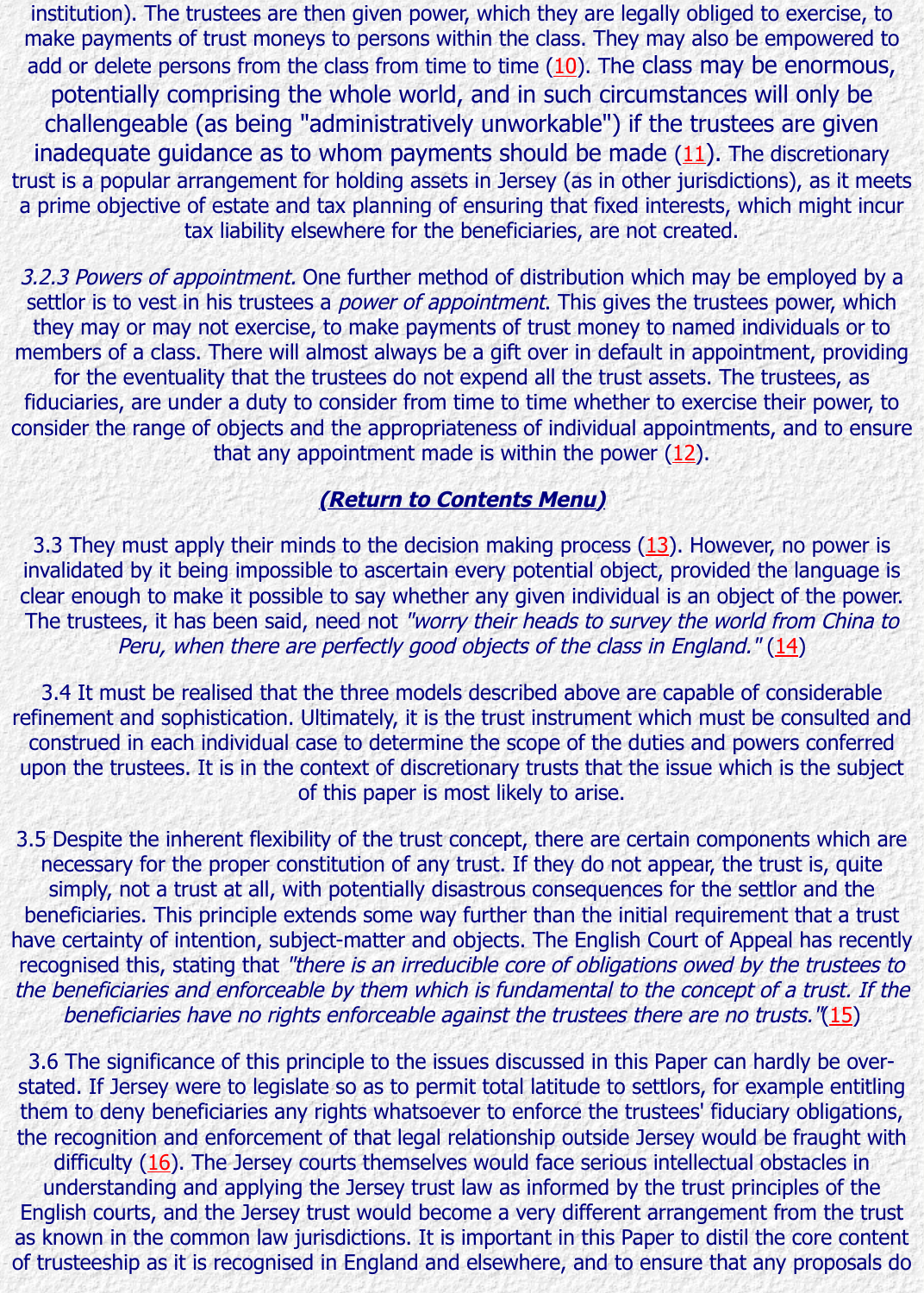#### **(Return to Contents Menu)**

#### **4.1 Knowledge of beneficial entitlement.**

4.1.1 A trust is a legal obligation, the legal enforceability of which is central to its via credibility. As has been recently stated by an eminent Canadian trusts lawyer, The wh of the common law trust is the story of a remedy"  $(17)$ . Thus, in Morice v Bishop of  $(18)$  Lord Eldon held that there is no valid trust unless the court can control and execute it. question is both linguistic and pragmatic, both de jure and de facto control being req leading case on certainty of the objects of a discretionary trust, McPhail v. Doulton concerned primarily with *de jure* [control, holding that a discr](http://www.lawcomm.gov.je/consultation1.html#contents)etionary trust was suf certain if it could be said of any given person that he was within the class of beneficia test is satisfied, then the trust can be enforced as a matter of law, and the court can in the event of a failure of the trustees to carry out their legal obligations. For cont practically effective, however, further steps need to be taken, in particular informing persons who are known to the trustees to be within the class. Unless this is done, the the trustees would never be brought before the cou[rt, a](http://www.lawcomm.gov.je/footnotes.html#FN17)s the beneficiaries would not [ne](http://www.lawcomm.gov.je/footnotes.html#FN18)cessary knowledge to prosecute a claim. In short, the effective policing of the tru only take place if beneficiaries are aware that they are beneficiaries.

4.1.2 A strong argument can therefore be made that a beneficiary is entitled to know of his interest (i.e. that he is a beneficiary). However, the Trusts (Jersey) Law, 1984 make any express provision in this respect, and whilst it is felt that here Jersey law English law  $(20)$  the English law is itself relatively uncertain. There is good authority that a beneficiary of full age with a fixed interest has the right to know the fact of his entitlement.  $(21)$  Where a person is a member of a class pursuant to a discretionary Professor Hayton has argued that the trustees are under some duty of this kind

"..the beneficiary's entitlement to put his case to the trustees for the exercise of their in his favour is of no effect unless he is aware of it, and since he cannot be expected aware of it unless the trustees draw it to his attention it must surely be a necessary in the trustee-beneficiary relationship that the trustee must be under a duty to take re steps to make a discretionary beneficiary aware that he be such."

4.1.3 It is important to note that the duty imposed by English law is not absolute. It for the truste[e to](http://www.lawcomm.gov.je/footnotes.html#FN21) "take reasonable steps". This is an important and pragmatic qualific discretionary trust is perfectly valid although no full list of beneficiaries can be dray would be wholly illogical, as well as unrealistic, to expect the trustee to contact all beneficiaries. In many cases, where there may be thousands or tens of thousands payment of trust moneys may be made, the trustee is unlikely to know them all. A where the class of possible beneficiaries under a discretionary trust is not only wide capable (by exercise of a power to add) of significant expansion, the trustees cannot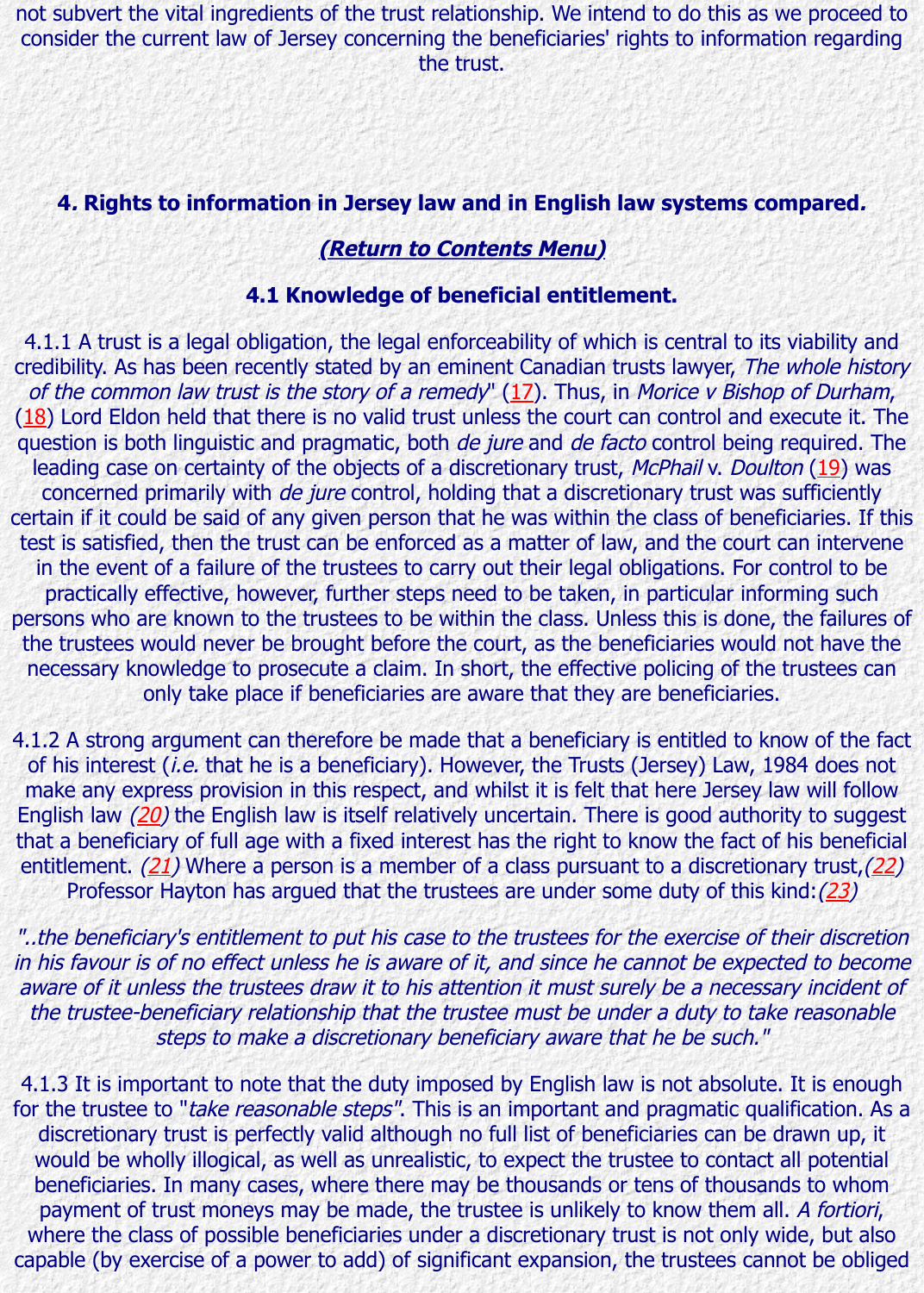4.1.5 Where it can be established that the beneficiary of a particular trust has the rig of his entitlement, any attempt to exclude s[uch](http://www.lawcomm.gov.je/footnotes.html#FN24) a right is liable to be struck do

"A clause directing the trustees not to inform any discretionary beneficiary that he unless so directed by the settlor or the protector should either negate the trust or mo regarded as repugnant to the trust: such a person should only be made the object of (26)

4.1.6 We should however conclude this section by stating that the Jersey law in this currently uncertain, as there is no specific provision in the Trusts (Jersey) Law, and been no litigation before the Jersey courts.

# **(Return to Contents Menu)**

# **4.2 Duty of trustees to account and provide other information to benefic**

4.2.1 It would seem to follow from the most [bas](http://www.lawcomm.gov.je/footnotes.html#FN26)ic principles of English trust law, and the pragmatic principle of enforceability, that a beneficiary is entitled to an account of with the trust property by the trustees. The principle of accountability underpins the E the Trusts (Jersey) Law, 1984,  $(27)$  and the Hague Convention on the Law applicable and on their Recognition.  $(28)$  The beneficiary is also entitled to be provided with information about the trust, although the precise extent of the latter duty at least is clear. The Trusts (Jersey) La[w 1984 makes express provision](http://www.lawcomm.gov.je/consultation1.html#contents) in these respects by v Article 25, which reads, in its amended form:

### "**Trustee may refuse to make disclosure.**

"Subject to the terms of the trust and subject to any order of the court, a trustee shall required to disclose to any person, any document which-

(a) discloses his deliberations [as](http://www.lawcomm.gov.je/footnotes.html#FN28) to the manner in which he has exercised a power or or performed a duty conferred or imposed upon him; or

 $(b)$  discloses the reason for any particular exercise of such power or discretion or performance that  $b$ of duty or the material upon which such reason shall or might have been based

 $(c)$  relates to the exercise or proposed exercise of such power or discretion or the performance or  $f$ or proposed performance of such duty; or

(d) relates to or forms part of the accounts of the trust,

unless, in a case to which sub-paragraph (d) applies, that person is a beneficiary und not being a charity, or a charity which is referred to by name in the terms of the tr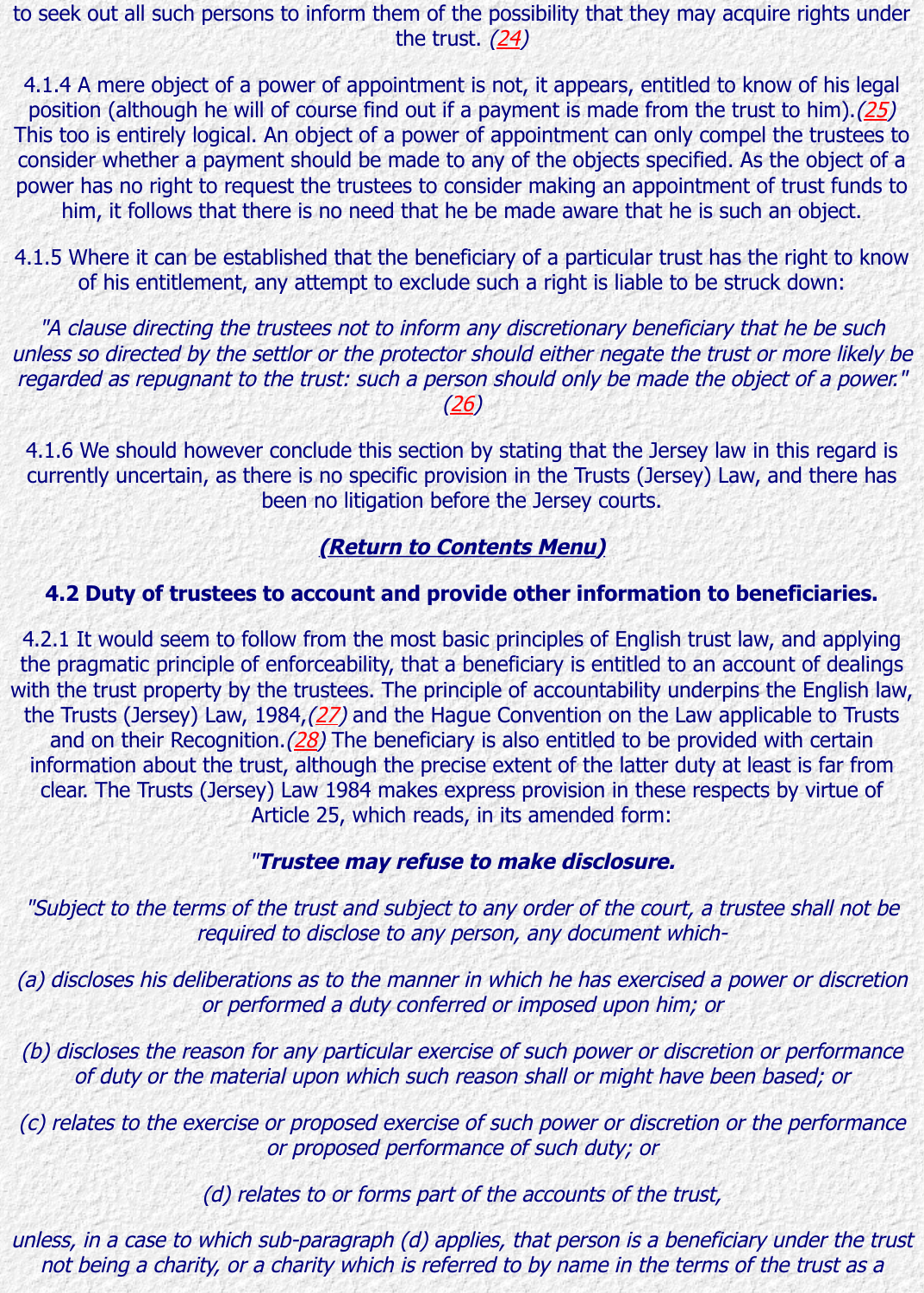trusts, its ambit is not so limited. Its short title "Trustee may refuse to make disclosure", and its essentially negative language does not immediately confer the notion that this pro creating entrenched rights for beneficiaries.

4.2.3 Article 25 is limited in its effect to "documents". There will be information in the possession which is not in documentary form, to which Article 25 will have no applica will also be documents in the possession of the trustees which will not fall within any categories of Article 25. But such information and such documents may still be regulated by the state by the b courts. Beneficiaries may claim the right of access by application to the trustees, fail by application to the court. Despite the presence of Article 25, the Jersey courts ha themselves having to determine the rights of beneficiaries to information (both documentary) and non-documentary) with reference to English case law, and in particular the decist Court of Appeal in Re Londonderry's Settlement.(29)

# **(Return to Contents Menu)**

4.2.4 In Re Londonderry's Settlement, the Court of Appeal heard the application of a for disclosure of information relating to a trust and the trustees' administration there recognised that two conflicting lines of authority required reconciliation. First, tru exercising a discretionary power are not obliged to give reasons for their decision.  $(30)$ beneficiaries are entitled to see "trust documents" on the ground that as they belon trust" the beneficiaries of the trust have proprietary rights over them.  $(31)$  Whilst do such as the minutes and agenda of the trustees' meetings would seem [to](http://www.lawcomm.gov.je/footnotes.html#FN29) be "trust do their disclosure to the beneficiary would inevitably "reveal to her the motives and reas tru[stees in making their distribution](http://www.lawcomm.gov.je/consultation1.html#contents)s."

4.2.5 The Court of Appeal held that the trustees were bound to disclose to the bene her request any written advice from their solicitors or counsel as to the manner in y trustees were in law entitled to exercise their powers. $(32)$  Although not at issue Londonderry, one can safely assume that beneficiaries would also be entitled to [see](http://www.lawcomm.gov.je/footnotes.html#FN30) instrument, and subsequent instruments effecting the removal, retirement or appoir trustees. The trustees were not, however, obliged to di[sclo](http://www.lawcomm.gov.je/footnotes.html#FN31)se:

(i) the agenda of the meetings of the trustees of the settlement;

(ii) correspondence passing between the individuals holding office as trustees of (or under) the settlement;

(iii) correspondence passing between the trustees and ap[poin](http://www.lawcomm.gov.je/footnotes.html#FN32)tors or any of them on hand and the beneficiaries on the other;

(iv) minutes of meetings of the trustees and other documents disclosing the deliberat trustees as to the manner in which they should exercise the discretionary powers con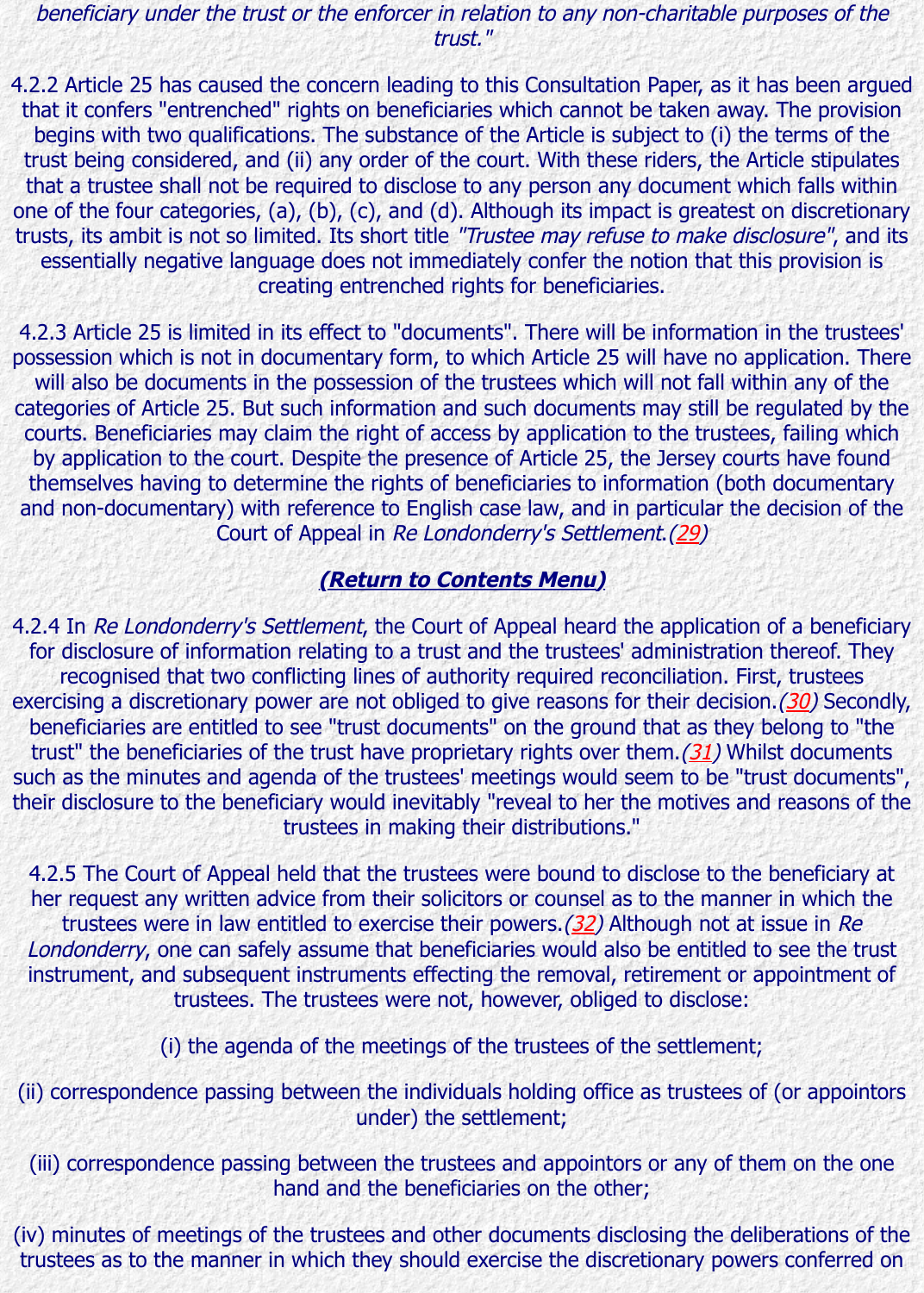not entitled to know, that part could not truly be said to be an integral part of the document, and therefore should be automatically excluded from disclosure on that ground. Ha (with whom Danckwerts LJ agreed) did not believe that the minutes and agend[a o](http://www.lawcomm.gov.je/footnotes.html#FN33)f meetings were "trust documents" as such, but that if they were, they were protected special reason protecting the trustees' deliberations on a discretionary matter from or "If necessary, I hold that this principle overrides the ordinary rule."

4.2.7 Re Londonderry's Settlement did not consider by any means all types of docum might be encountered as held by a trustee. Thus, no consideration was given to information concerning companies in which the trust has an interest ("underlying companies"). I have such information in their possession which has been acquired in their capar shareholders in the underlying company, the beneficiaries would appear to be entitle such papers would be documents relating to the assets of the trust. But if the trust acquired such information in their capacity as directors in the underlying compar information not being provided to shareholders, then the beneficiaries would not be access.  $(34)$  In Jersey, it has been held that where a trust owned underlying compa "trust accounts" would include the accounts of the companies. $(35)$ 

# **(Return to Contents Menu)**

4.2.8 Letters of wishes provided by settlors (or other instigators of the trust) to the indicating how the trust assets should be distributed were considered at length by the Appeal of New South Wales in Hartigan Nominees Pty Ltd v. Rydge, (36) an important as the reasoning in Re Londonderry's Settlement was thoroughly analysed by the A judges. It concerned an attempt by a beneficiary of a discretionary trust to obtain dis a me[mora](http://www.lawcomm.gov.je/footnotes.html#FN34)ndum of wishes deposited by the instigator of the trust with the trustee majority of 2:1, the Court refused to order disclosure. Only one of the three [jud](http://www.lawcomm.gov.je/footnotes.html#FN35)ges, JA, approved of Re Londonderry's Settlement, as both "correct in principle and in ad with commonsense. The rig[ht of a beneficiary to disclosure](http://www.lawcomm.gov.je/consultation1.html#contents) is ordinarily based up beneficiary's proprietary interest in the documents in question: but, by virtue of the obligations of a trustee, it extends, I think, to information of a non-documentary kind. memorandum of wishes (which none of the judges had read) was not a document for of the property of the trust, as it was, "as a matter of probability"[, d](http://www.lawcomm.gov.je/footnotes.html#FN36)irected to ma administration and was, moreover, likely to have been given on a confidential basis. may be discoverable in proceedings by the beneficiary for breach of trust ( $e.g.$  alleging trustees had taken account of irrelevant factors), the court "should not order disclos current action."

4.2.9 Sheller JA, also in the majority, did not consider that Re Londonderry had stated at a satisfactory test for determining whether a document was a "trust document", and Salmon LJ's attempted definition of no assistance, as it assumed the answer to the qu[esti](http://www.lawcomm.gov.je/footnotes.html#FN37)on was directed to solve.  $(38)$  Nor did he find the notion of the beneficiary's proprietary trust documents helpful. He accepted that documents which would disclose the motives are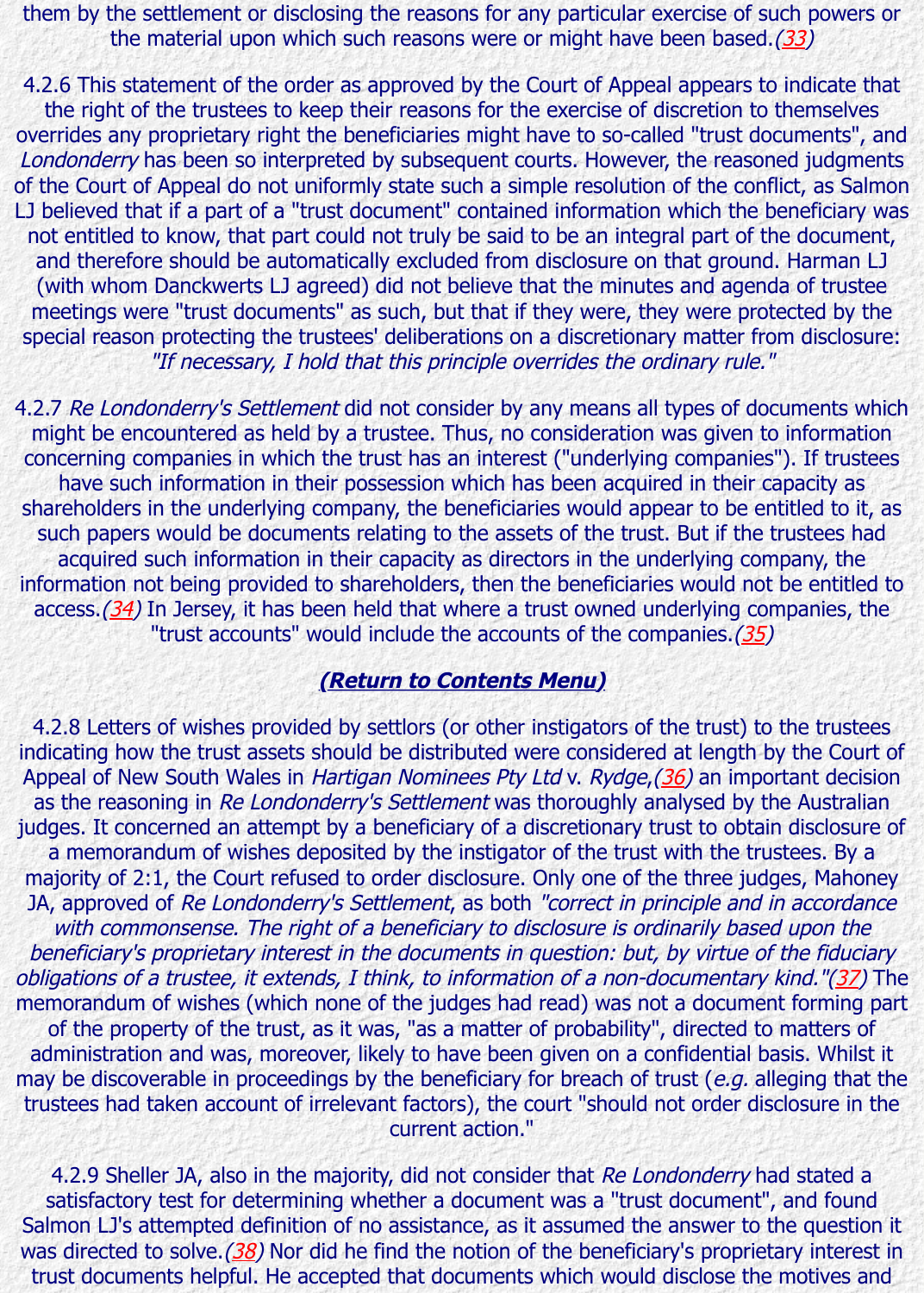any circumstances. On the facts, the majority held that the memorandum had been provided in the facts. circumstances of confidentiality which effectively precluded disclosure to the benefic the terms of such a document, the circumstances in which it was delivered to the trustees. any accompanying instructions of its author would have to be considered in any sul case. Although there is no express consideration in Hartigan Nominees of exclusion or of the trustees' duty to provide information to beneficiaries of a discretionary trust, the of the majority on confidentiality comprises a tacit admission of circumstances where to disclose on demand may be qualified. If the settlor (or instigator) can instruct his that they shall not disclose a memorandum of wishes to the beneficiaries, it should for he can by clear instructions deny them access to other documents or information, provided that such denial of access does not preclude the relationship between trustees and bene from being recognised as one of trust.

# **(Return to Contents Menu)**

4.2.11 As we have indicated above, Jersey case law has followed the decision in Londonderry's Settlement, and Article 25 is to a large extent modelled upon it. Thus, terms, categories (a), (b) and (c) of Article 25 of the Trusts (Jersey) Law protect do from disclosure which would be likely to give the beneficiaries information to which t not be entitled on the basis of Re Londonderry's Settlement. Underpinning both cate and (b) is the *Beloved Wilkes* principle- that a trustee exercising a discretion is not re give reasons, and in applying this particular rule Article 25 adopts the terminology of approved in Re Londonderry's Settlement.(39) Thus, by category (b), a trustee of a J shall not be required (subject [to the statutory qualifications\)](http://www.lawcomm.gov.je/consultation1.html#contents) to disclose to any per document which discloses the reason for any particular exercise of a power or discretion performance of duty or the material upon which such reason shall or might have been we have already noted, these latter italicised words were criticised by Sheller JA in Nominees as being unnecessarily restrictive. (40) Category (a) appears to give extra s the trustees by protecting their "deliberations". This word would seem to denote the discussions (as minuted) leading up to their decision to exercise a power or perform a is consistent with the refusal of the Court in *Londonderry* to order disclosure of the m agenda of the trustees' meetings. Category (c) is a rather general provision, which is wider than any formulations in Re Londo[nder](http://www.lawcomm.gov.je/footnotes.html#FN39)ry's Settlement. However, it does not appear that this has led the Jersey courts to order disclosure of documents less readily than the courts have. In In the Matter of a Settlement,  $(41)$  the function of categories (a) to (c explained by Sir Philip Bailhache, when Deputy Bailiff, as follows:

"Those paragraphs make it clear that, subj[ect](http://www.lawcomm.gov.je/footnotes.html#FN40) to the terms of the trust and any ord court, trustees are entitled to refuse to disclose matters touching upon the exercise or a discretion or the performance of a duty imposed upon them. In the context of di trusts, it seems to us eminently sensible and reasonable that trustees should be able conflicting considerations as between different beneficiaries and to judge the mei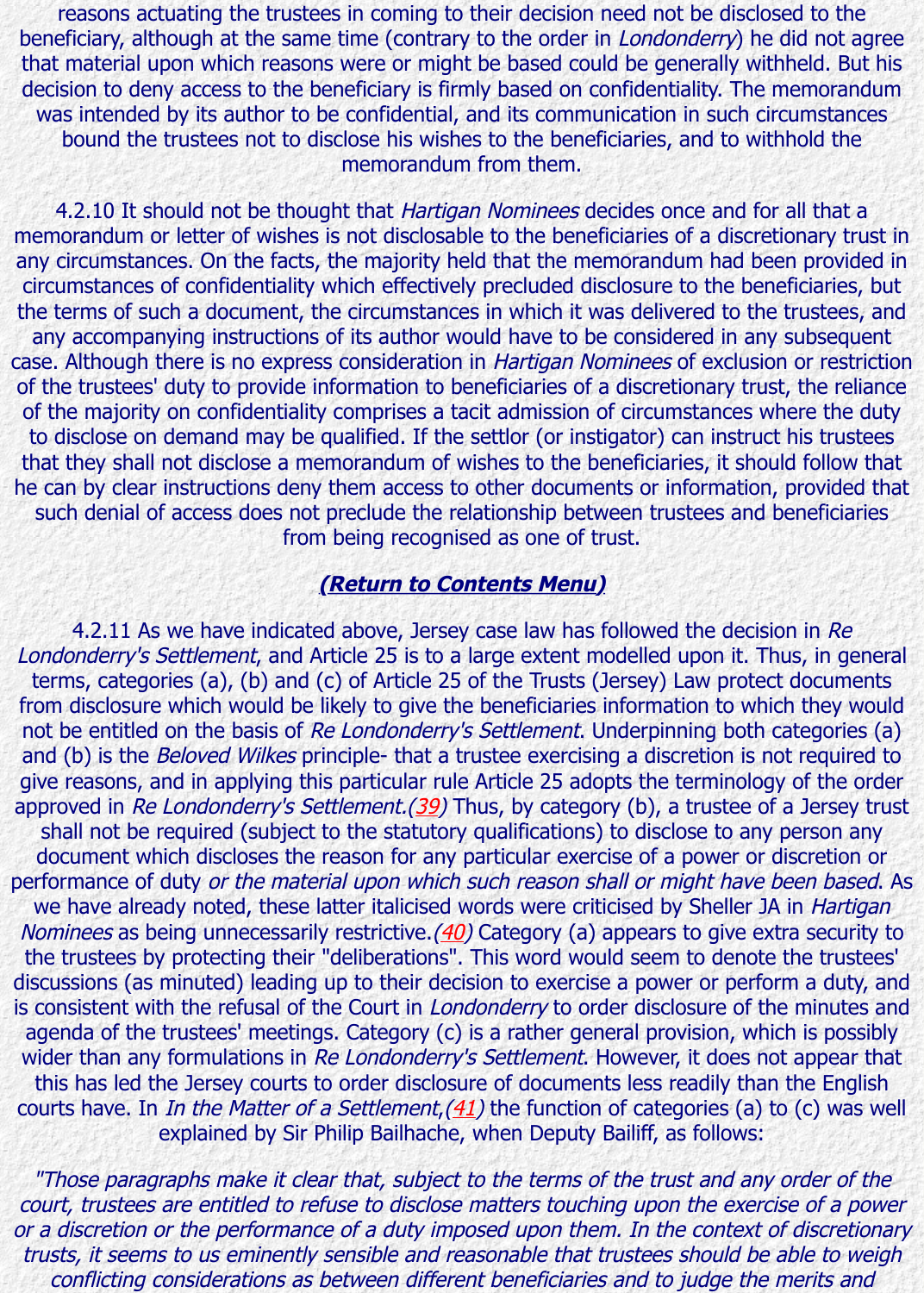#### one which we propose to expend any further energies on.

4.2.13 More practical difficulties have been caused by category (d), which comprist document which "relates to or forms part of the accounts of the trust". It is unique an categories of Article 25 in that it contemplates the right of disclosure in certain circui Where a document falls within this category, the trustees may be required to disclose person within the definition of the proviso. A "beneficiary" is defined for the purpos Law so as to include a person in whose favour a discretion to distribute property hel may be exercised. $(42)$  This is a wide definition, which will include not only a person entitled to benefit under a discretionary trust, but also an object of a power of appoint The trustees may only be required to disclose to a beneficiary which is a charity where charity is referred to by name in the terms of the trust as a beneficiary. Finally, where has non-charitable purposes, the "enforcer" of those purposes may seek disclosure accounts. As Matthews & Sowden note,  $(43)$  the apparent effect of this final paragrap beneficiary, as defined, has the right (at any rate "subject to the terms of the trust a to any order of the court") to see documents relating to or forming part of the trust

#### **(Return to Contents Menu)**

4.2.14 In West v. Lazard Brothers & Company (Jersey) Ltd(44) application was made Royal Court for, *inter alia*, disclosure of accounts and production of an inventory of tr to beneficiaries under a trust. The Court took a "very wide view" of what constituted to be neighborhoods. accounts, and ordered the supply to the plaintiffs' advocate of

"all accounts, vouchers, coupons, documents, and correspondence relating to the adr of the trust property or otherwise to the execution of the trust, including a full invent trust assets and all dealings relating to any real property (as defined in Re Londor Settlement, where the kind o[f information to which beneficia](http://www.lawcomm.gov.je/consultation1.html#contents)ries are entitled is set

4.2.15 It is felt that it would be unwise to treat these words [as a](http://www.lawcomm.gov.je/footnotes.html#FN44)ffording a watertight of documents which relate to or form part of the accounts of the trust for the purposes category (d). The Bailiff, Sir Peter Crill, acknowledged that the Court was taking a "v view, and they were clearly influenced by the fact that the trustees had kept the bene the dark for some considerable time.  $(45)$  It has been subsequently denied that "accounts" embraced "virtually every document connected with the trust,"(46) and emphasised general propositions in Re Londonderry's Settlement "were not intended to be applied and in all circumstances. " $(47)$  However, at least one recent order of the Royal Court described the documents to be disclosed in the same way as in West v. Lazard Bro Company Ltd.(48)

4.2.16 An important issue to consider is the effect of the two qualifications at the outset Article 25, "Subject to the terms of the trust and subject to any order of the court". any order of the court" gives the co[urt p](http://www.lawcomm.gov.je/footnotes.html#FN45)ower to override the trustees' refusal to d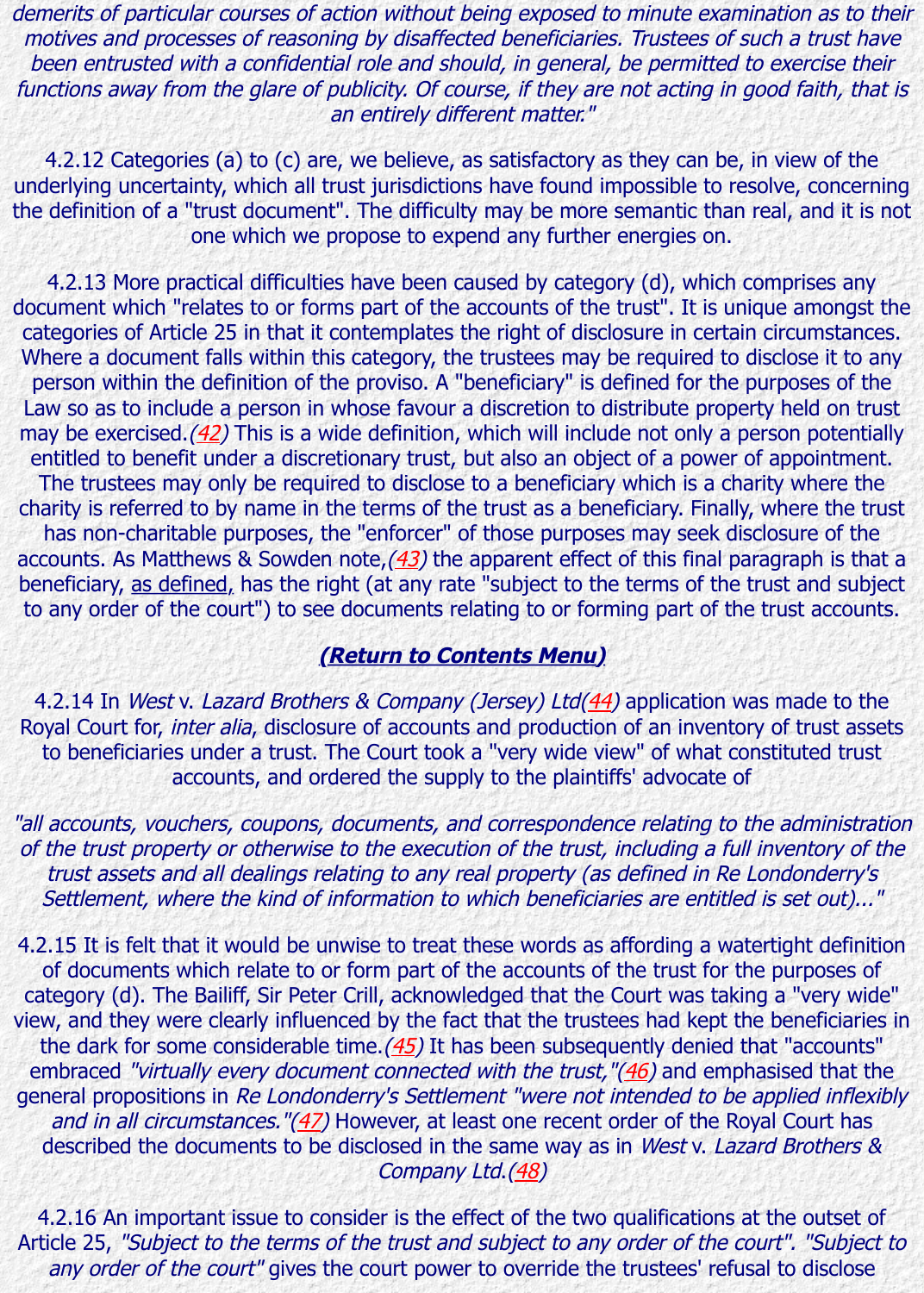hostile litigation against the trustees? It is not easy to see how the courts can prevent

4.2.17 Some protection can be afforded by insisting that the beneficiary seeking dis pending proceedings satisfy the court that there is a prima facie case of bad faith on the trustees.  $(51)$  But there is a danger in setting too high a standard, as the beneficial will be difficult to construct without access to the information which only the trustee

(52)

#### **(Return to Contents Menu)**

4.2.18 Trustees may themselves seek the directions of the court where they are unsu particular documents fall within Article 25, and wish to have the sanction of the court actions.( $53$ ) The court has discretion to order that beneficiaries be joined as parties to application so that it may have before it all the relevant material, including the view beneficiary [wh](http://www.lawcomm.gov.je/footnotes.html#FN51)o did not agree with the trustee's proposals or who might be affecte order proposed. However, an order to join beneficiaries is not automatic, and it will dependent the circumstances of each case. It is normally [ex](http://www.lawcomm.gov.je/footnotes.html#FN52)pected that trustees consult with be prior to making application to the court, at least apprising them of the application wh [made.](http://www.lawcomm.gov.je/consultation1.html#contents)(54)

4.2.19 [Do](http://www.lawcomm.gov.je/footnotes.html#FN53) the words "Subject to the terms of the trust and subject to any order of the court of the court of t qualify the lines ("the closing lines") which immediately follow category (d)? If they substantive argument could be advanced that the Article conferred an absolute right persons listed in the closing lines to demand the accounts from the trustees: absolute sense that it could not be excluded or restricted by the terms of the trust. It is our however, that that argument is not totally convincing, and that the closing lines are likelihood qualified by t[he](http://www.lawcomm.gov.je/footnotes.html#FN54) opening words of the Article. The closing lines are intirely concerned with category (d), and although they are not indented in the same way as (d), they should be treated as part of it. We believe that to separate out the closing the remainder of the Article, and thereby to treat them as conferring absolute right persons there listed, is to give undue significance to the layout of the page as pr

4.2.20 It should not, however, be thought that the settlor has complete freedom to wishes. Whilst it may be possible by express provision in the trust instrument to con beneficiaries completely unfettered access to all trust information in the hands of the

 $(55)$  it is necessary to be cautious at the other extreme. If a settlor attempted to beneficiaries any access to any information, there would be a considerable danger of on the instrument on the basis that it had failed to create a viable trust. The duty of

account to beneficiaries is an "essential ingredient of trusteeship" which "afford beneficiaries a correlative right to have the court enforce the trustees' fundamental o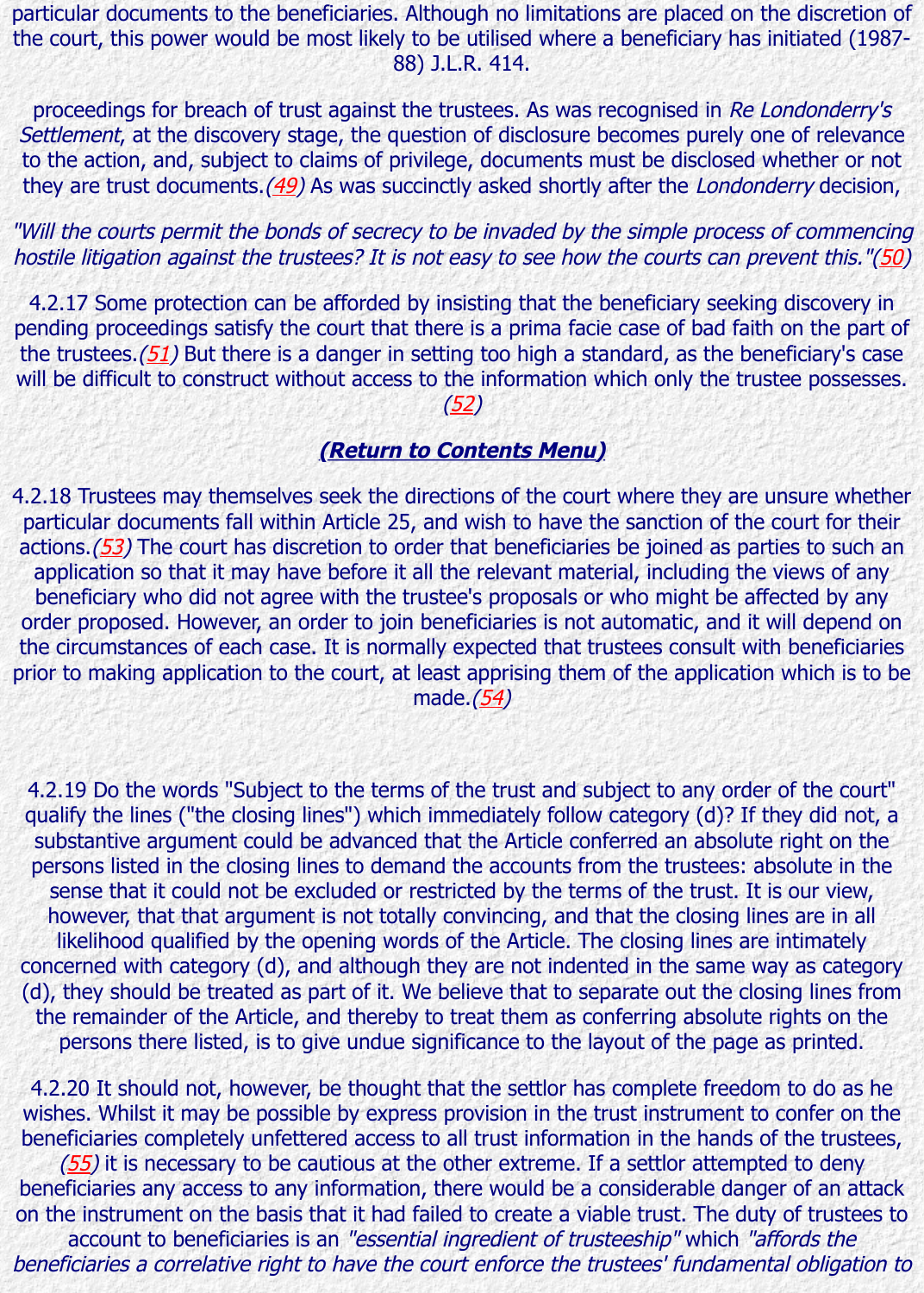of the beneficiaries.(59) In other words, exclusion of liability for fraud would be contrary to public policy [and](http://www.lawcomm.gov.je/footnotes.html#FN56)/or repugnant to the trust, and any clause which purported to have such effects. would be struck down.

### **(Return to Contents Menu)**

4.2.22 Although *Armitage v. Nurse* recognises that there is an irreducible core of obli does not attempt to list what those obligations are. Whilst it is surely right to assum duty to account to the beneficiaries is so central to the concept of a trust that it can excluded, it is more difficult to determine the extent to which such a duty may be reated. the true basis of tru[st is](http://www.lawcomm.gov.je/footnotes.html#FN59) the enforceability of the obligation of trusteeship, it is nece ensure that at least one person is entitled (de jure and de facto) to enforce. The in enforce has led to the failure of private purpose trusts in most common law jurisdict ultimately to the statutory invention of an "enforcer" of such purposes to ensure their Jersey and elsewhere.( $60$ ) If, th[en, the reasoning goes, there is](http://www.lawcomm.gov.je/consultation1.html#contents) at least one beneficial given the express right to demand accounts and other trust information then that s enough. Denial of such rights to others amongst the beneficial class would not render unenforceable, as there would be inevitably one person with the necessary knowle status to prosecute any actual or anticipated breaches of trust.

4.2.23 There are dangers inherent in this approach. The settlor may select someone reasons of indolence or self-interest, disinclined or unlikely to police the trustees' a carefully. Would the selected beneficiary be treated as a fiduciary, such that a failure good faith and with honesty pursuant to the enforcement role could render him liable by the other benefici[arie](http://www.lawcomm.gov.je/footnotes.html#FN60)s? If that is the case, how will the beneficiaries (those bene that is, who know they are beneficiaries) respond to their representative's conduct if t know his identity? If the selected beneficiary is not a fiduciary, what remedies would have? The problem is similar to that encountered where a settlor makes use of a p whom he empowers to approve investments, or dismiss and appoint trustees, or add beneficiaries. In some circumstances, the protector will be a fiduciary. In others he w The position of the beneficiaries is in serious danger of being compromised. In the Juvenal, Quis custodiet ipsos custodes?(62)

4.2.24 Matthews & Sowden( $63$ ) present an alternative way of looking at the beneficia to trust information, in proprietary terms. The settlor vests property in the trustees to for the benefit of the beneficiaries of the trust. This property includes information a trust, largely but not exclusively in documentary form. This information is therefore " the beneficiaries in equity. It cannot be withheld from the beneficiaries, nor can te imposed restricting their proprietary rights [to](http://www.lawcomm.gov.je/footnotes.html#FN61) the information. If this is right, any at restrict, a fortiori prohibit, access by the beneficiaries will be liable to be struck do repugnant to the nature of the trust. Matthews & Sowden concede that in certain case arguable by the trustees that the information is held for the trust[ees'](http://www.lawcomm.gov.je/footnotes.html#FN62) own benefit, or persons other than the be[nef](http://www.lawcomm.gov.je/footnotes.html#FN63)iciaries (maybe even for the settlor on resulting trust),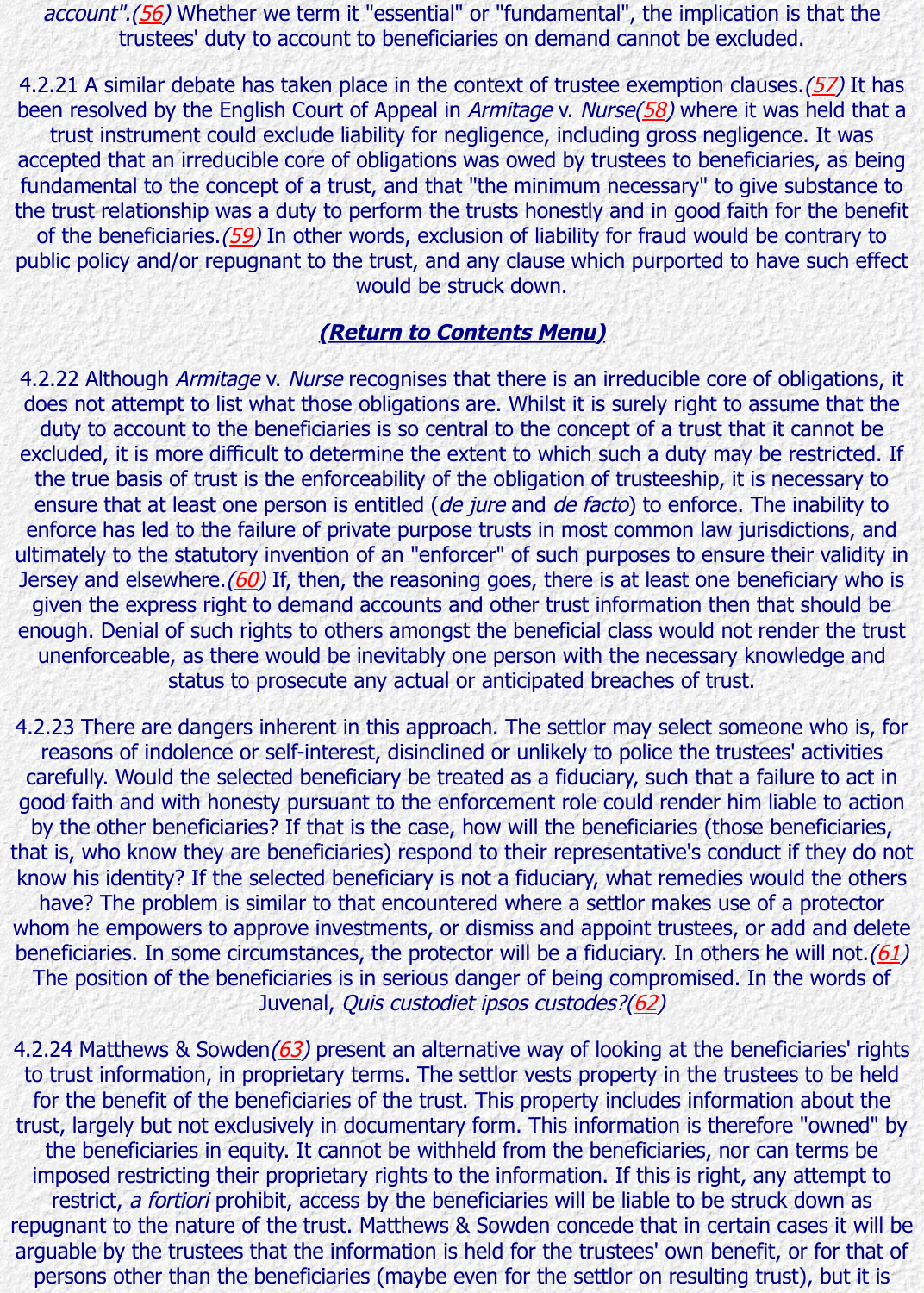Settlement, where the Court of Appeal had to reconcile the two conflicting principles, and were faced with the choice between adopting a restrictive definition of "trust documents" that the principle of non-disclosure of reasons over[rod](http://www.lawcomm.gov.je/footnotes.html#FN64)e the principle of proprietary would have no application where the "beneficiaries" seeking disclosure were no mo objects of a power of appointment. It is hardly surprising that a majority of the Court of New South Wales in Hartigan Nominees Pty Ltd v. Rydge found the proprietary a unsatisfactory, (66) Kirby P citing a leading Au[stra](http://www.lawcomm.gov.je/footnotes.html#FN65)lian text on trust law:

"The legal title and rights to possession are in the trustees: all the beneficiary has are rights against the trustees... The beneficiary's rights to inspect trust documents are therefore not upon any equitable proprietary right which he or she may have in respe documents but upon the trustee's fiduciary duty to keep the beneficiary informed and accounts."(67)

#### **(Return to Contents Menu)**

4.2.26 The [pro](http://www.lawcomm.gov.je/footnotes.html#FN66)prietary approach has also been rejected in Canada.(68) In Jersey, t Court in Re A Settlement( $69$ ) did not think it necessary to determine whether the be of a trust had a proprietary interest in the trust documents, which must mean that a least the question remains open. In principle, whilst it can be seen that beneficiaries proprietary rights to the trust property (thus being able to join together and demand transfer to themselves if they are all absolutely entitled), it is less clear why such rights show that extend over the trust documents, which are i[n th](http://www.lawcomm.gov.je/footnotes.html#FN67)e trustees' hands so that effective management can be carried out. [In short, we would agree with](http://www.lawcomm.gov.je/consultation1.html#contents) Professor Hayton whe

#### "The beneficiaries' rights to inspect trust documents are now seen to be better base equitable proprietary ri[g](http://www.lawcomm.gov.je/footnotes.html#FN69)hts but on [the](http://www.lawcomm.gov.je/footnotes.html#FN68) beneficiaries' rights to make the trustees ac their trusteeship."(70)

4.2.27 It should not be forgotten that beneficiaries have the remedy of suing the trustees for breach of trust, and then seeking disclosure of the accounts in the course of the pro but that would be a most unsatisfactory and circuitous procedure on which to place Moreover, the trustees might seek to argue, with some justification, that such benefi not have a *prima facie* case of breach of trust, and that the action is nothing more fishing expedition.

4.2.28 It is now becoming clear that where trustees have failed to acquit themselve obligation to produce accounts on demand, thereb[y re](http://www.lawcomm.gov.je/footnotes.html#FN70)quiring the beneficiaries to proceedings, the Royal Court will not hesitate to order that costs be paid by the trust full indemnity basis. $(71)$  Where trustees have delivered trust documents to benefic demand, English authority supports the right of the trustees to claim payment of the the beneficiaries seeking disclosure (rather than from the trust assets as a whole), there would seem no good reason why this rational approach should not also apply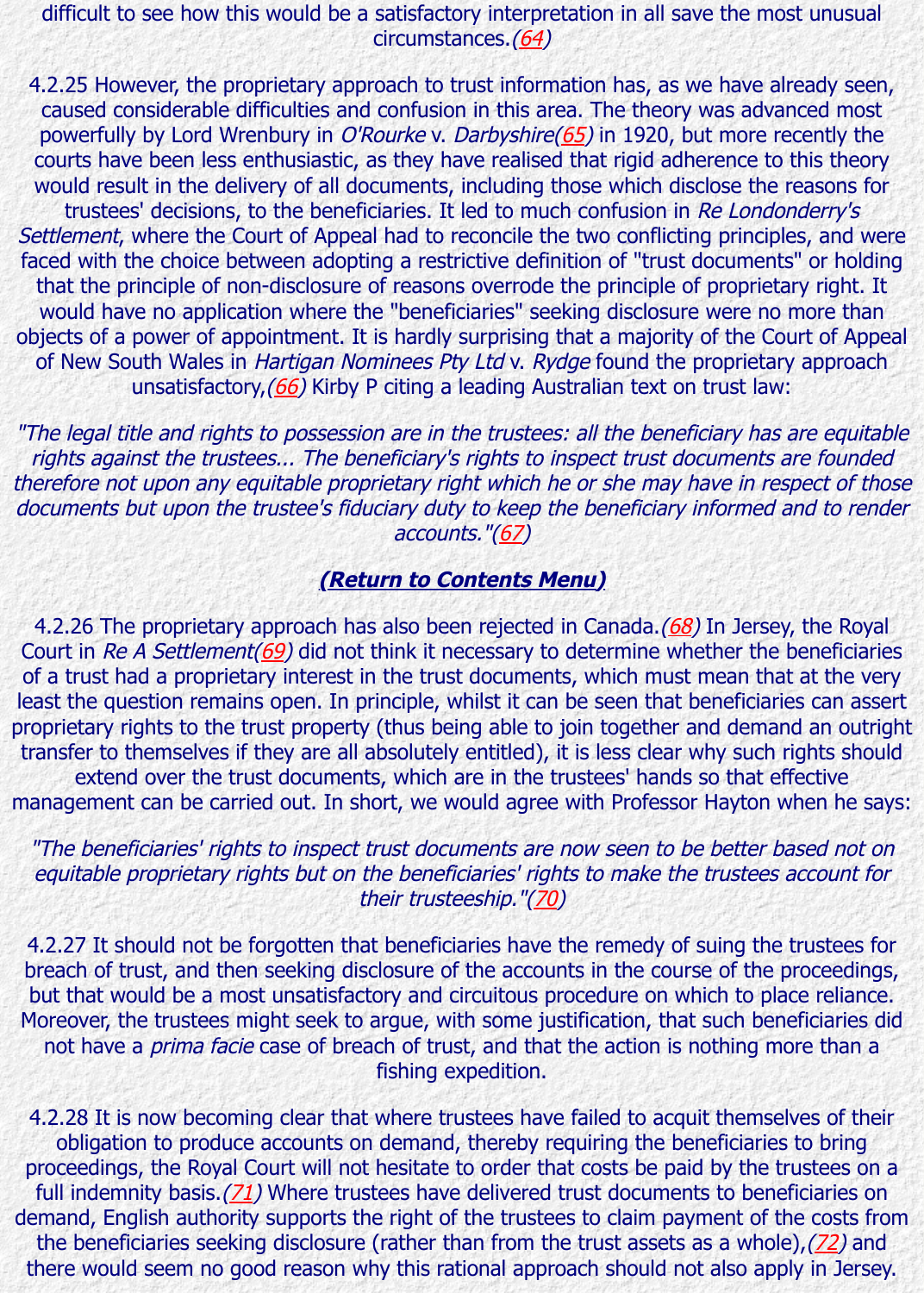-the court has a residual discretion to order or prohibit disclosure of any of the doc falling within categories (a) to (d), or, indeed, any information or documents falling Article 25 altogether.

The difficulty concerns the extent to which the terms of the trust may modify or exclude the rights of beneficiaries, charities and enforcers to demand disclosure of the accounts trustee.

# **5. Rights to information in other jurisdictions.**

# **(Return to Contents Menu)**

We should consider briefly the provisions in other trust jurisdictions which have been offering settlors greater control over the rights of beneficiaries to information than t provisions.

#### 5.1. **Guernsey**

### 5.1.1 Article 22(1) of the Trusts (Guernsey) Law (of 1989) provides:

"Subject to the terms of the tru[st, a trustee shall, at all reasona](http://www.lawcomm.gov.je/consultation1.html#contents)ble times, at the writt of any beneficiary (including any charity named in the trust) or of the settlor, provid accurate information as to the state and amount of the trust property."

5.1.2 This provision has the attractiveness of simplicity and immediacy. Somewhat ir has a libertarian, "freedom of information" stance, imposing as it does a duty on the However, it is clearly qualified by the opening words, thereby enabling an investor w his wealth in a Guernsey trust to limit (as well as widen) the beneficiaries' rights to in It does not set out the minimum level of trustee responsibility in this respect, leaving assumes) to the courts, as it must be doubtful that under Guernsey law a trust would deny beneficiaries all rights of information and still remain a trust.

#### 5.2 **Cayman Islands**

5.2.1 The recently enacted Special Trusts (Alternative Regime) Law 1997 purports t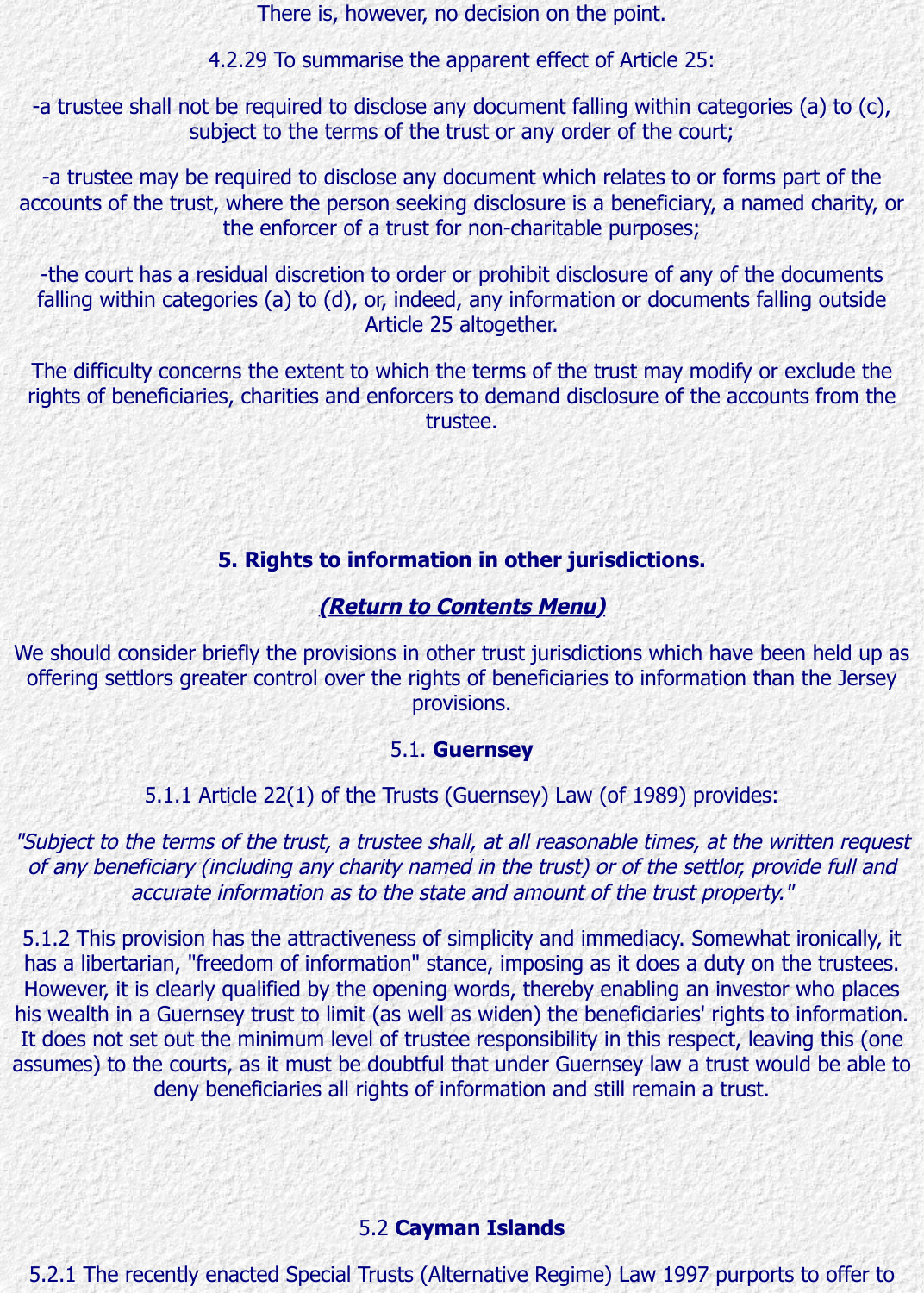event of there being no enforcer able, fit and willing to act the court may (on application ) make an appointment.

5.2.2 Thus the rights normally exercisable by beneficiaries are vested in the enfore accountability to an enforcer replaces accountability to the beneficiaries themselve question which arises is whether such an arrangement will be recognised in other jurisdiction as a valid trust. While there are superficial similarities to Jersey's own law on purpos there is a highly significant difference. A purpose trust has by definition no beneficiar only valid if some person has locus standi to enforce it. A trust for persons has bene and the fiduciary duty owed by the trustees to the beneficiaries should surely be enfort the beneficiaries themselves. We doubt that indirect enforceability by an enforcer wh may not be a beneficiary will convince jurisdictions outside the Cayman Islands that indeed a valid trust.

#### 5.3 **Cook Islands**

5.3.1 No parallel jurisdiction is as restrictive (or as secretive) as the Cook Islands. B  $23(1)$  of the International Trusts Act, it is a criminal offence for any person "to div communicate to any other person information relating to the establishment, constitution, business undertaking or affairs of an international trust." Any criminal (or civil) proce to be held in camera. This ultimate extreme of privacy may render the Cook Isla jurisdiction of choice for settlors who seek the utmost privacy in their dealings, perha asset protection is their main incentive, but it is unlikely to be politically attractive to  $\overline{a}$ could endanger the reputation of the island for the promotion of high quality, effectively controlled, financial business.

5.4 There are of course many other similar jurisdictions which have legislated in the trustees' accountability. The examples are given to indicate the range of options which available.

# **6. The five preliminary questions**

# **(Return to Contents Menu)**

In our First Annual Report, now laid before the States, we identified five questions w deserving of consideration, and we feel it would be useful to address these briefly h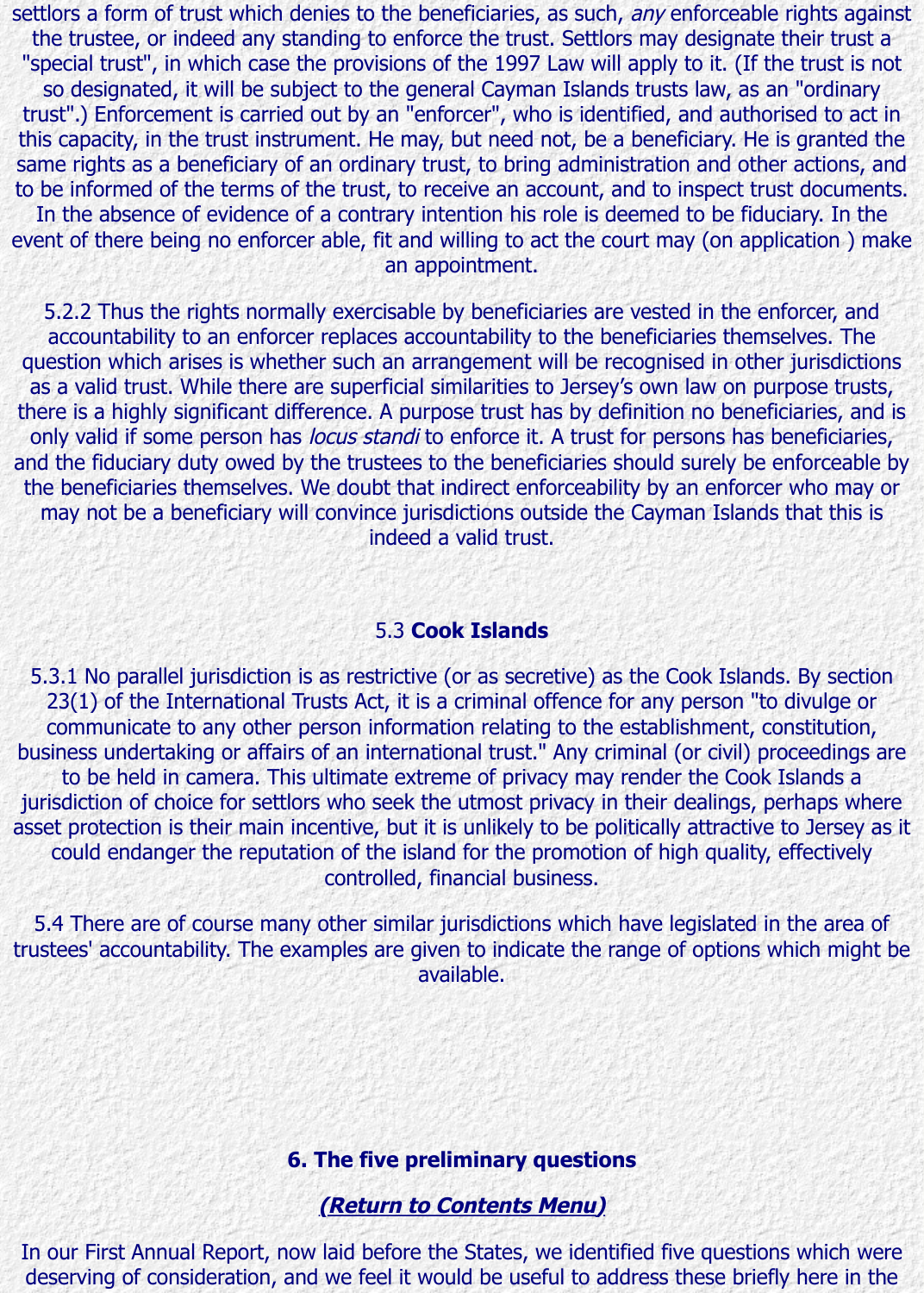to narrow as well as widen the rights of beneficiaries to disclosure of trust accounts. interpretation is, however, not free from doubt: nor are the legal consequences of using that power to narrow these rights excessively.

# **6.2 What is the present English law on the accountability of trustees to beneficiaries, and in particular is it true that provisions in a trust instru** purporting to restrict or remove the accountability of trustees to beneficiar **undermine the validity of the trust?**

6.2.1 We hope that we have summarised the English law in sufficient detail above. clear from the recent case of Armitage v. Nurse that there is an irreducible core of o owed by trustees to their beneficiaries. This includes the duty of trustees to account, attempt by a settlor to remove altogether the accountability of the trustees to the be would result either in the trust being invalid, or in the offending clause being struc repugnant to the trust. Some restriction is possible, but it is not possible on the curre authority to draw a clear line between what is acceptable and what is not.

### **6.3 Would it be desirable for the ambiguity in Article 25 to be resolved in family** permitting a settlor to introduce terms into the trust restricting or remov right of some or all beneficiaries to accounts or other information about the

6.3.1 Our provisional preference is to adopt a broadly permissive approach, thereby settlors to restrict the rights of beneficiaries to information and accounts. However, w that the principle of accountability is so central to any reputable trust jurisdiction that not advise the adoption of a completely unqualified power to do so. We consider that be made for a more radical and innovative legislative approach which we set out

# **6.4 If it were desirable, would it be possible to achieve that result with the U.S. undermining the fundamental concept of the arrangement known as a transformally**

6.4.1 We feel that there is a clear distinction to be drawn between restriction of rights exclusion of rights. The exclusion of rights would be almost certain to undermine t concept. Some restriction of rights is clearly possible. It is essential that the trust i pragmatically enforceable by the beneficiaries. It is difficult to be any more precise and courts would look at the individual circumstances of each case.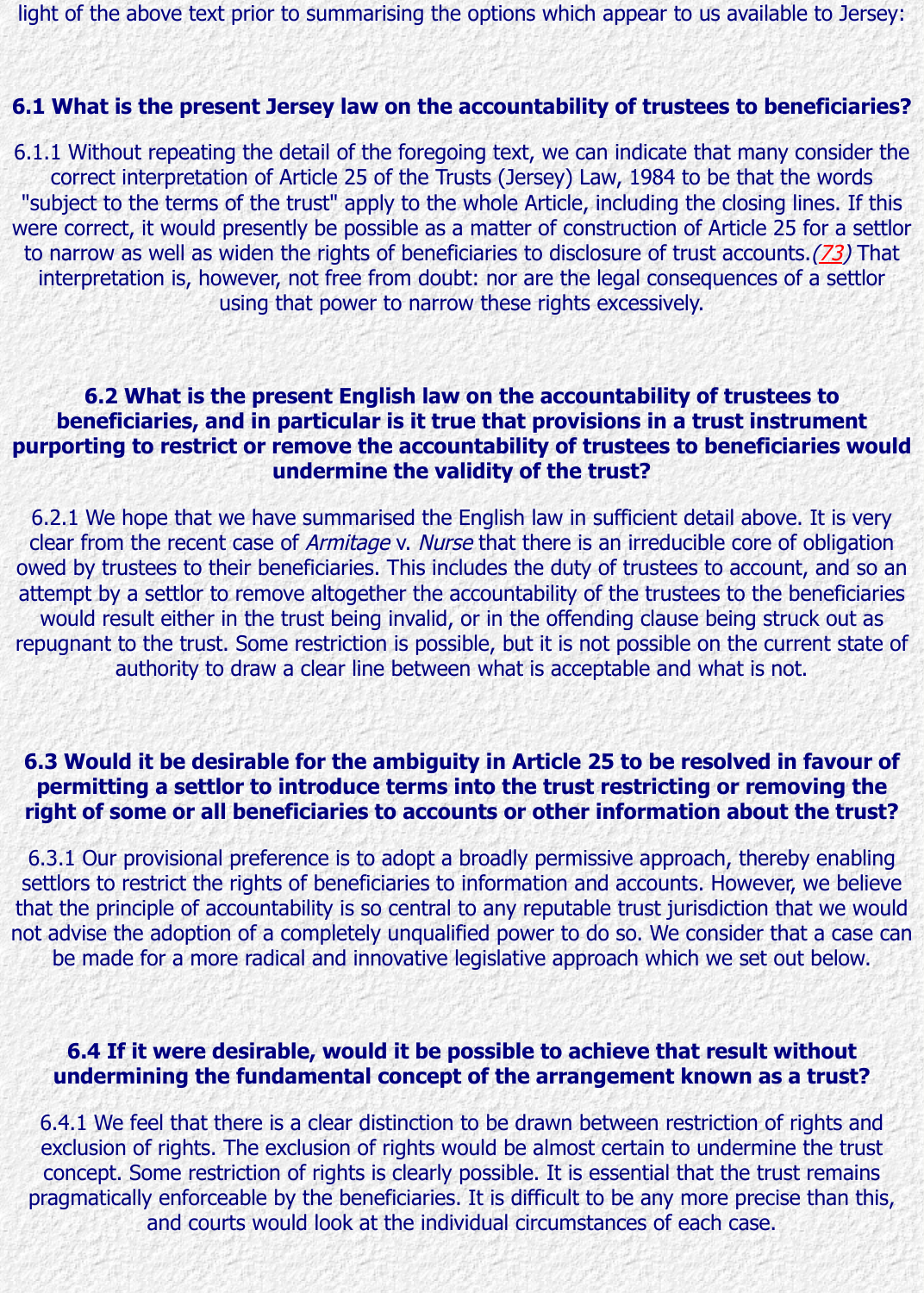#### **7. The way forward - choices.**

#### **(Return to Contents Menu)**

Jersey is faced with several options, and its choice will be determined to some extent by the state. seriousness with which the current problem is perceived.

#### 7.1 **Rewrite Article 25 with comprehensive provisions on rights to information**

7.1.1 It can take the view that the determination of beneficiaries' rights to informat fraught with difficulty and obs[curity that it is necessary to repe](http://www.lawcomm.gov.je/consultation1.html#contents)al Article 25, and ena provision which is clear and comprehensive. In conjunction with this policy, or independently of it, it may decide that it is desirable to set out precisely what the minimum level of accountability. is required for the trust to be valid and enforceable in the Jersey courts. If this partic is adopted, it will be necessary for the States to decide precisely what is expected of and trustees, and skilled draftsmanship will be required. It would be, as far as we are entirely novel departure, although that should not in itself deter Jersey from proceed way. If Jersey were by its legislation to reduce accountability below what other jurisdictions. particular common law jurisdictions) would consider acceptable for the institution to trust, recognition of Jersey trusts in those jurisdictions would become a more delica than at present. In particular, we must not lose sight of the characteristics of the trust in Article 2 of the Hague Convention.

# 7.2 Permit settlors to restrict rights to information but lay down detailed s **limits**

7.2.1 An intermediate course could be adopted, perhaps less prescriptive, and therefore keeping with the original ideals of the Trusts Law than the proposal in the above pa This would be to amend Article 25 so as to make it very clear that the terms of a trust narrow as well as widen the rights of beneficiaries to an account. We have seen that any current confusion has been the marriage in Article 25 of provisions relating to dis trust documents (categories (a) to (c)) and provisions relating to trust accounts (cate The former provisions are clearly qualified by the initial words of the Article ("Subjet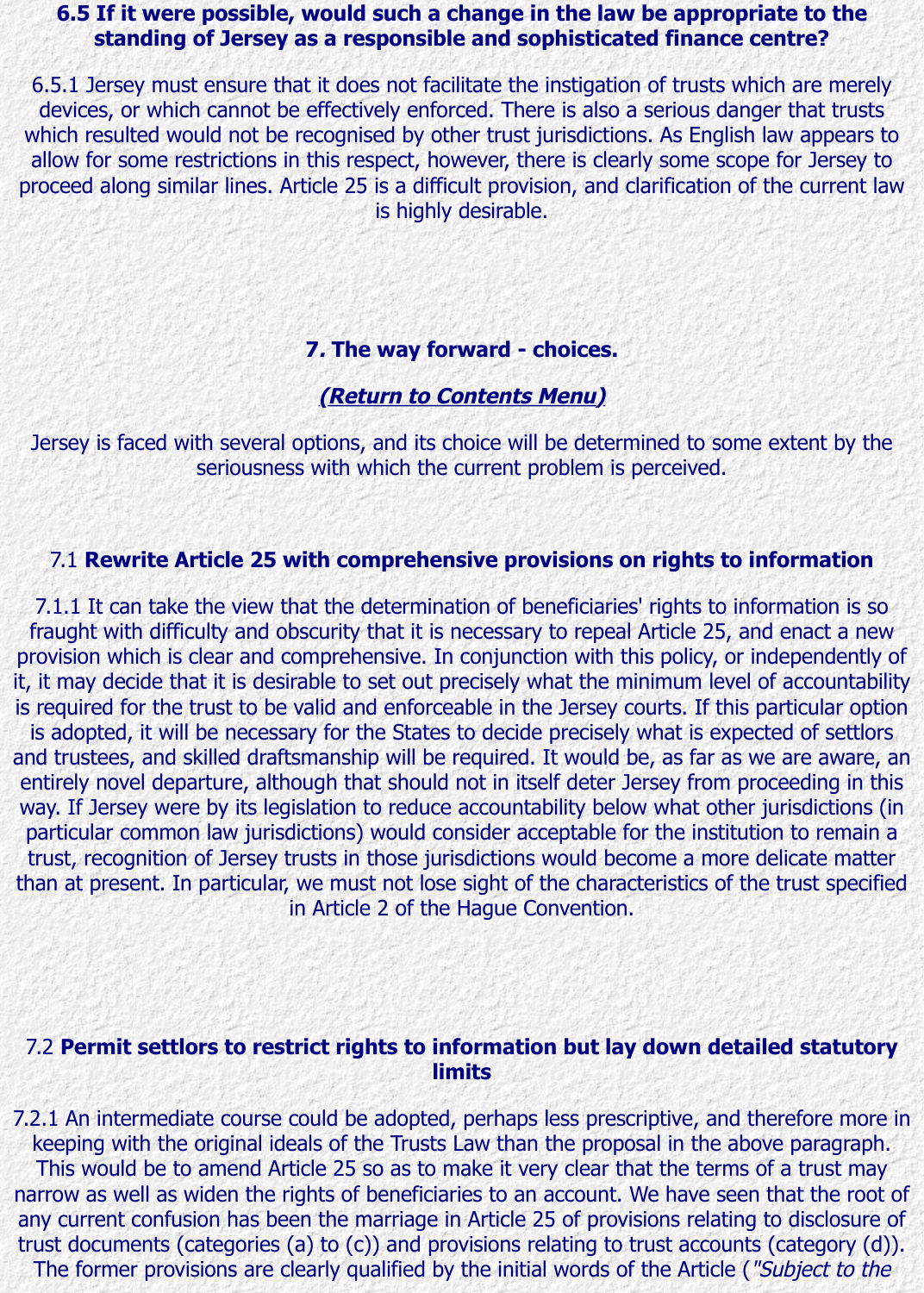thereby to indicate the extent to which the terms of the trust could restrict the accountability.) However, it would also be acceptable to leave the task to the courts if and when the arose.

#### 7.3 Permit settlors to restrict rights to information but give the court pov **application) to invalidate excessive restrictions**

7.3.1 The most flexible approach would be to leave the matter to individual settlors make specific provision in the Law for aggrieved beneficiaries to apply to the court to if they felt that their rights of access to trust information had been wrongly restricted or excluded. For this purpose it would be possible to use the existing mechanism of Art (b), which provides that a trust shall be invalid "to the extent that the court declares of three listed vitiating factors have been established. It would be possible to add factor, to the effect that (however expressed) the terms of the trust do not render the sufficiently accountable to the beneficiaries. Such a provision would enable the court strike down terms of the trust which offend this essential principle, whilst preserving validity of the trust, or in an extreme case to declare the trust as a whole invalid. This result in a more sophisticated approach, specifically directed to the mischief requirin and tailor-made to the circumstances of the particular trust under consideration. provision could also act as a warning to settlors who might be minded to proscribe b access very closely, and as confirmation of the intent of the Jersey legislature to pre all-important principle of trustee accountability.

### 7.4 **Make no change**

7.4.1 The above paragraphs postulate some reform but it is of course an available option. nothing, leaving any remaining uncertainty to be resolved on a case by case basis judiciary. That approach would only be satisfactory if the considered response to this that the problem of Article 25 was viewed as being insignificant, and that little cons harm was being done. The judiciary cannot answer hypothetical questions, and can only act to clarify or mould legal principles if and when an appropriate legal dispute before the courts, which may not happen for many years.

#### **8. Questions for consultation**

**(Return to Contents Menu)**

8.1 The purpose of this Paper is to put the issues in the public domain for comme suggestions. The provisional view of the Commissioners is that the case for some s